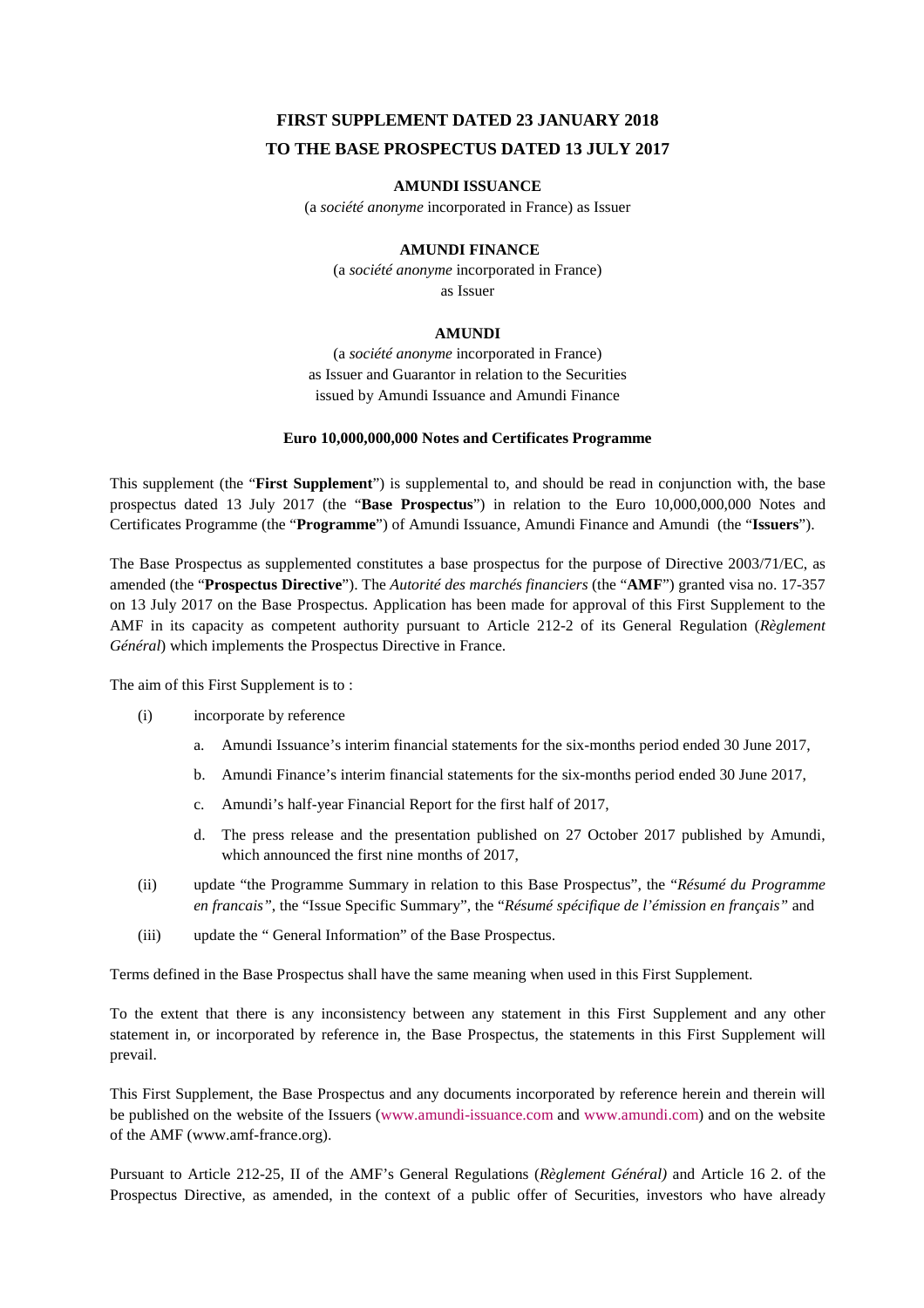accepted to purchase or subscribe for any Securities to be issued under the Programme before this First Supplement is published, shall have the right, exercisable until 26 January 2018 included, to withdraw their acceptances.



In accordance with Articles L. 412-1 and L. 621-8 of the French *Code monétaire et financier* and with the General Regulations (*Règlement Général*) of the *Autorité des marchés financiers* (the "**AMF**"), in particular Articles 212- 31 to 212-33, the AMF has granted to this First Supplement the visa no. 18-023 on 23 January 2018. The Base Prospectus, as supplemented by this First Supplement, was prepared by the Issuers and its signatories assume responsibility for it. In accordance with Article L. 621-8-1-I of the French *Code monétaire et financier*, the visa was granted following an examination by the AMF of whether the document is complete and comprehensible and whether the information it contains is coherent. It does not imply an approval by the AMF of the opportunity of the transactions contemplated hereby nor that the AMF has verified the accounting and financial data set out in it. In accordance with Article 212-32 of the AMF's General Regulations, any issuance or admission to trading of securities on the basis of the Base Prospectus, as supplemented by this First Supplement, shall be subject to the publication of Final Terms, as the case may be, setting out the terms of the securities being issued.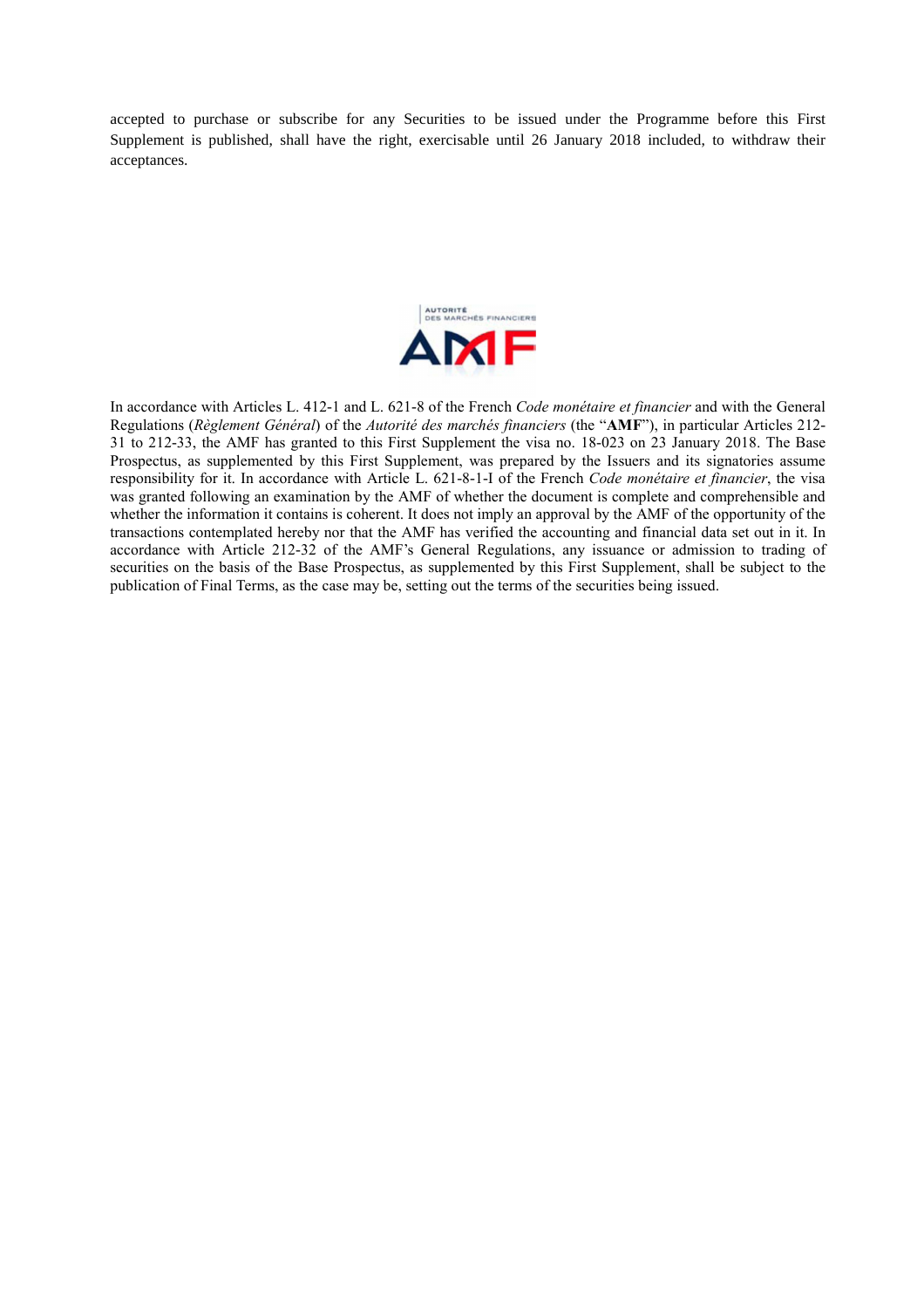# **Table of Contents**

| RESUME SPECIFIQUE DE L'EMISSION EN FRANÇAIS (ISSUE SPECIFIC SUMMARY IN FRENCH) 24 |  |
|-----------------------------------------------------------------------------------|--|
|                                                                                   |  |
|                                                                                   |  |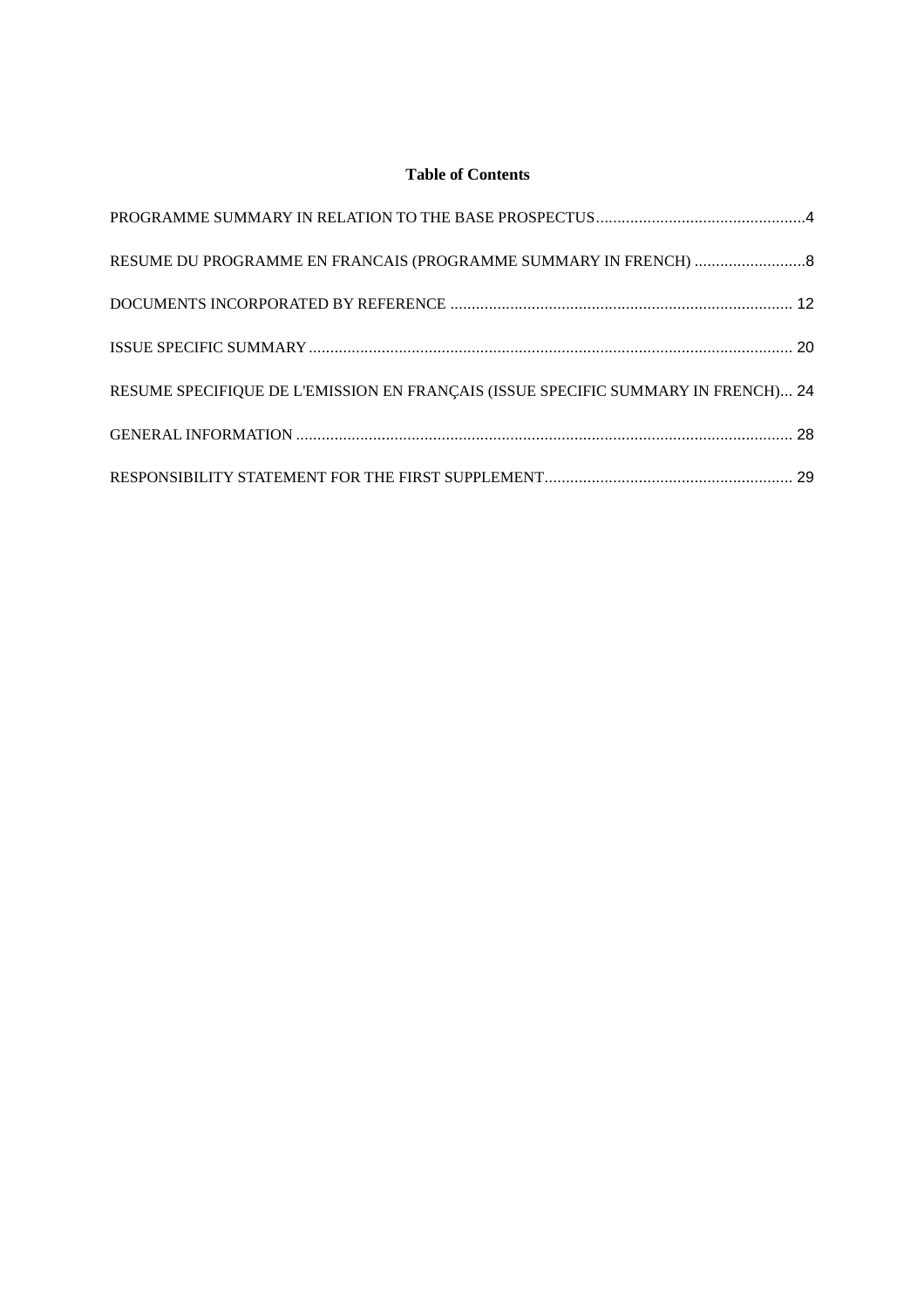### **PROGRAMME SUMMARY IN RELATION TO THE BASE PROSPECTUS**

The "Programme Summary in relation to this Base Prospectus" on pages 6 to 31 of the Base Prospectus is amended as follows:

1. In Element B.12, the new table "*Comparative interim financial data for the 6 month period ended 30 June 2017"* in relation to Amundi Issuance is inserted immediately above the headings "*Statements of no significant or material adverse change"* and below the table entitled "*In respect of Amundi Issuance*" ; the new table "*Comparative interim financial data for the 6 month period ended 30 June 2017"* in relation to Amundi Finance is inserted immediately above the headings "*Statements of no significant or material adverse change"* and below the table entitled "*In respect of Amundi Finance*" and the new tables "*Comparative interim financial data for the 6 month period ended 30 June 2017"* and "*Comparative interim financial data for the 9 month period ended 30 September 2017"* in relation to Amundi is inserted immediately above the headings "*Statements of no significant or material adverse change"* and below the table entitled "*Comparative interim financial data for the three month period ended 31 March 2017*" :

| <b>B.12</b> | <b>Selected historical</b><br>key financial<br>information: | Selected historical key financial information:<br>In respect of Amundi Issuance<br>2017<br>Data in thousands of<br>euros<br><b>Net Result</b><br>Balance sheet total | Comparative interim financial data for the 6 month period ended 30 June<br>30/06/2017<br>(limited review)<br>$-4$<br>30/06/2017<br>(limited review)<br>29,091 | 30/06/2016<br>(limited review)<br>$-94$<br>31/12/2016<br>(audited)<br>20,931 |
|-------------|-------------------------------------------------------------|----------------------------------------------------------------------------------------------------------------------------------------------------------------------|---------------------------------------------------------------------------------------------------------------------------------------------------------------|------------------------------------------------------------------------------|
|             |                                                             | Debts                                                                                                                                                                | 37                                                                                                                                                            |                                                                              |
|             |                                                             |                                                                                                                                                                      |                                                                                                                                                               | 36                                                                           |
|             |                                                             | Equity capital total                                                                                                                                                 | 1,959                                                                                                                                                         | 1,963                                                                        |
|             |                                                             | <b>In respect of Amundi Finance</b><br>2017                                                                                                                          | Comparative interim financial data for the 6 month period ended 30 June                                                                                       |                                                                              |
|             |                                                             | Data in thousands of                                                                                                                                                 | 30/06/2017                                                                                                                                                    | 30/06/2016                                                                   |
|             |                                                             | euros                                                                                                                                                                | (limited review)                                                                                                                                              | (limited review)                                                             |
|             |                                                             | Net Result                                                                                                                                                           | 38,846                                                                                                                                                        | 81,267                                                                       |
|             |                                                             |                                                                                                                                                                      | 30/06/2017                                                                                                                                                    | 31/12/2016                                                                   |
|             |                                                             |                                                                                                                                                                      | (limited review)                                                                                                                                              | (audited)                                                                    |
|             |                                                             | Balance sheet total                                                                                                                                                  | 2,270,384                                                                                                                                                     | 1,642,887                                                                    |
|             |                                                             | Debts                                                                                                                                                                | 1,169,636                                                                                                                                                     | 835,844                                                                      |
|             |                                                             | Equity capital total                                                                                                                                                 | 542,021                                                                                                                                                       | 503,175                                                                      |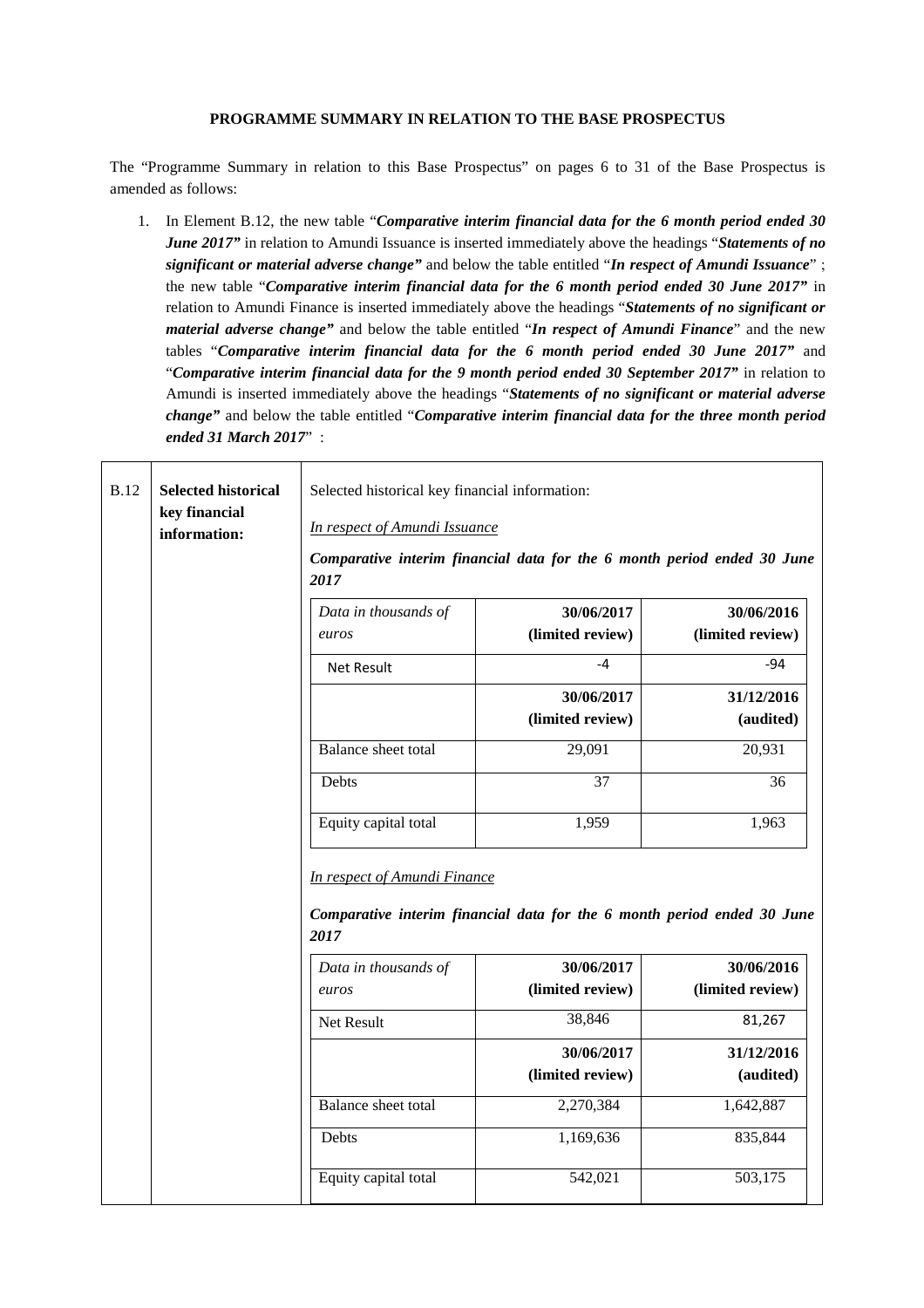*In respect of Amundi* 

*Comparative interim financial data for the 6 month period ended 30 June 2017*

| Data in millions of euros | 30/06/2017<br>(limited review) | 31/12/2016<br>(audited) |
|---------------------------|--------------------------------|-------------------------|
| Balance sheet total       | 16,616                         | 13,918                  |
| <b>Total Debt</b>         | 8,746                          | 7,273                   |
| Equity (Group Share)      | 7.870                          |                         |

| Data in millions of euros                                  | 6M 2017<br>(limited review) | 6M 2016<br>(limited review) |
|------------------------------------------------------------|-----------------------------|-----------------------------|
| Net Revenue                                                | 910                         | 838                         |
| Gross Operating Income                                     | 424                         | 403                         |
| Net Income - Group Share                                   | 288                         | 278                         |
|                                                            |                             |                             |
| AuM<br>including<br>joint<br>ventures (in $\in$ billion)   | 1,121                       | 1,004                       |
| Net inflows including joint<br>ventures (in $\in$ billion) | $+28.8$                     | $+16.8$                     |

*Comparative interim financial data for the 9 month period ended 30 September 2017*

| Data in millions of euros           | 9M 2017 <sup>1</sup><br>(unaudited) | 9M 2016 <sup>1</sup><br>(unaudited) |
|-------------------------------------|-------------------------------------|-------------------------------------|
| Net Revenue <sup>2</sup>            | 1,971                               | 1,860                               |
| Gross Operating Income <sup>3</sup> | 925                                 | 832                                 |
| Net Income - Group Share            | 591                                 | 576                                 |
|                                     |                                     |                                     |
| AuM<br>including<br>ioint           | 1,400                               | 1.297                               |

<sup>&</sup>lt;sup>1</sup> Combined data in 2016 and 2017, the information consists of for the first nine months : addition of Amundi data (first nine months of activity) and Pioneer Investments (first nine months of activity) 2 Excluding amortisation of distribution contracts

<sup>&</sup>lt;sup>3</sup> Excluding amortisation of distribution contracts (Unicredit, SG and Bawag) and Pioneer integration costs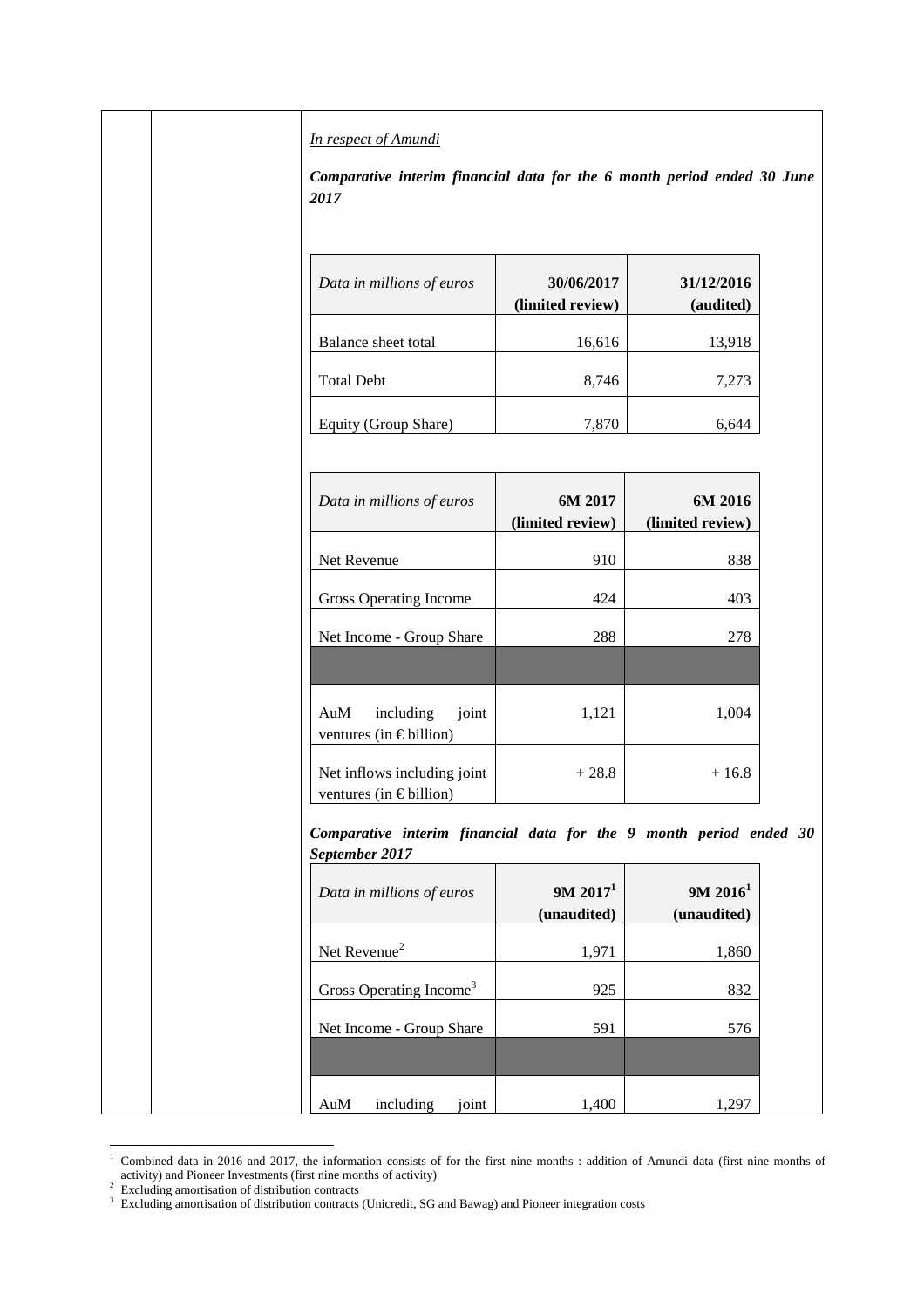|  | ventures (in $\in$ billion)      |         |         |  |
|--|----------------------------------|---------|---------|--|
|  | Net inflows including joint      | $+57.5$ | $+38.8$ |  |
|  | ventures (in $\epsilon$ billion) |         |         |  |

2. In Element B.12, the headings "*Statements of no significant or material adverse change"* in relation to Amundi Issuance, Amundi Finance and Amundi are deleted and replaced as follows:

| <b>B.12</b> | <b>Selected historical</b>    | In respect of Amundi Issuance                                                                                                                       |
|-------------|-------------------------------|-----------------------------------------------------------------------------------------------------------------------------------------------------|
|             | key financial<br>information: | Statements of no significant or material adverse change                                                                                             |
|             |                               | There has been no significant change in the financial or trading position of<br>Amundi Issuance since 30 June 2017.                                 |
|             |                               | There has been no material adverse change in the prospects of Amundi Issuance<br>since the date of its last published audited financial statements. |
|             |                               | <b>In respect of Amundi Finance</b>                                                                                                                 |
|             |                               | Statements of no significant or material adverse change                                                                                             |
|             |                               | There has been no significant change in the financial or trading position of<br>Amundi Finance since 30 June 2017.                                  |
|             |                               | There has been no material adverse change in the prospects of Amundi Finance<br>since the date of its last published audited financial statements.  |
|             |                               | <b>In respect of Amundi</b>                                                                                                                         |
|             |                               | Statements of no significant or material adverse change                                                                                             |
|             |                               | There has been no significant change in the financial or trading position of<br>Amundi since 30 September 2017.                                     |
|             |                               | There has been no material adverse change in the prospects of Amundi since the<br>date of its last published audited financial statements.          |

3. Element B.13 is deleted and replaced as follows:

| <b>B.13</b> | Events<br>impacting the<br>Issuers'<br>solvency: | In respect of Amundi Issuance<br>Not applicable. There have not been any recent events which are to a material<br>extent relevant to the evaluation of Amundi Issuance's solvency since 30 June<br>2017. |
|-------------|--------------------------------------------------|----------------------------------------------------------------------------------------------------------------------------------------------------------------------------------------------------------|
|             |                                                  | In respect of Amundi Finance                                                                                                                                                                             |
|             |                                                  | Not applicable. There have not been any recent events which are to a material<br>extent relevant to the evaluation of Amundi Finance's solvency since 30 June<br>2017.                                   |
|             |                                                  | In respect of Amundi                                                                                                                                                                                     |
|             |                                                  | Not applicable. There have not been any recent events which are to a material                                                                                                                            |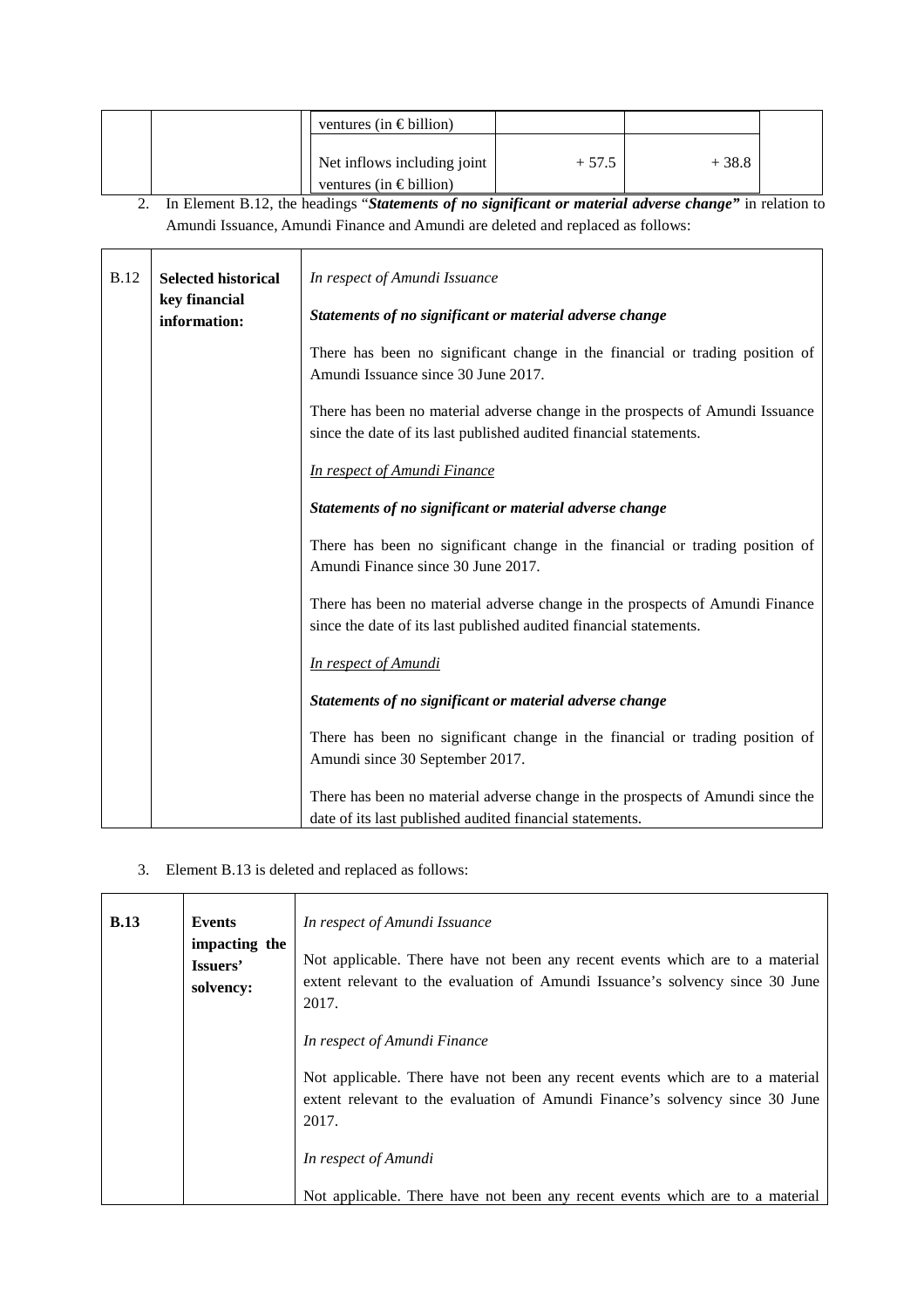| extent relevant to the evaluation of Amundi's solvency since 30 September 2017 |  |
|--------------------------------------------------------------------------------|--|
|                                                                                |  |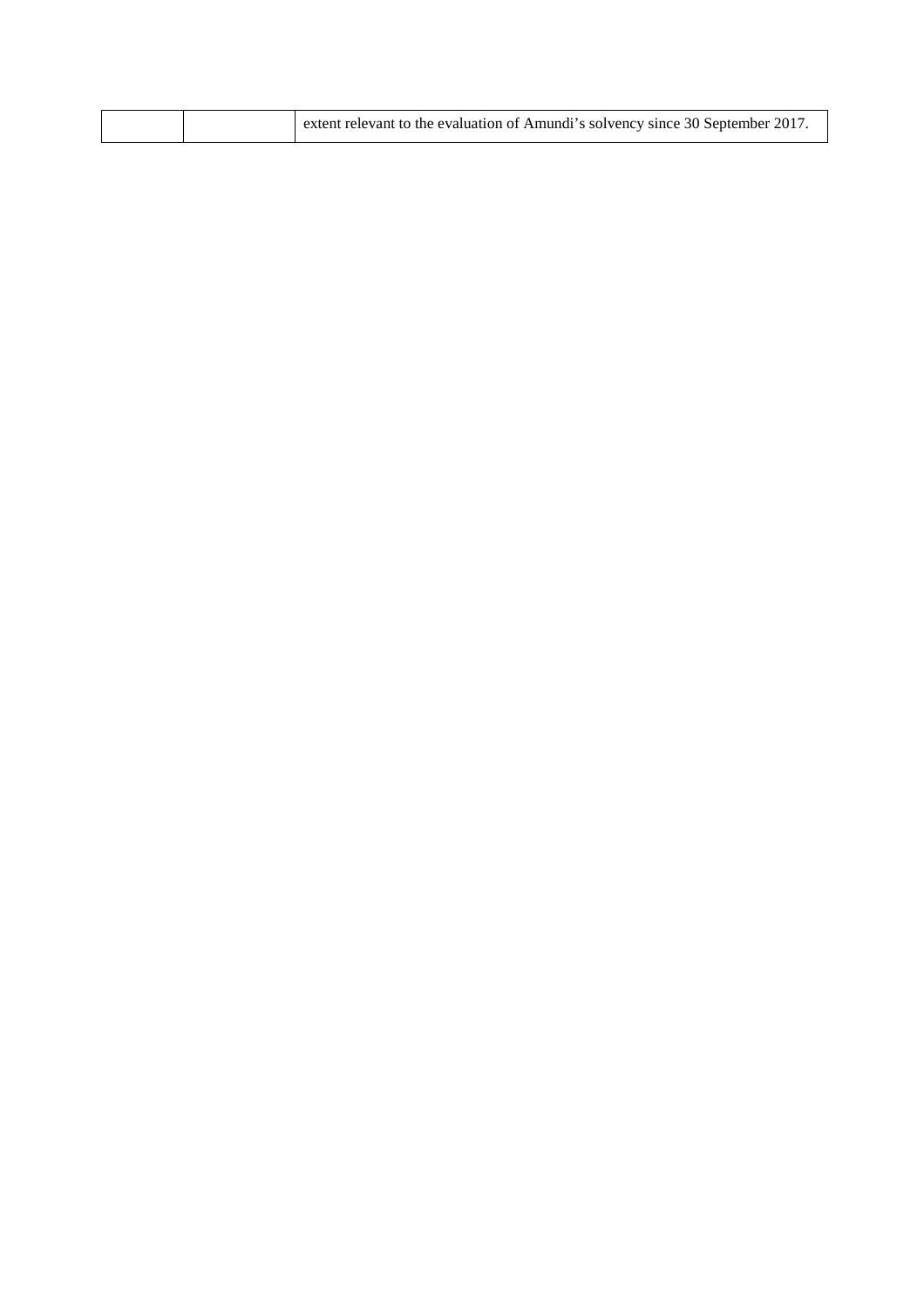### **RESUME DU PROGRAMME EN FRANCAIS (PROGRAMME SUMMARY IN FRENCH)**

Le "Résumé du Programme en Français" figurant aux pages 32 à 58 du Prospectus de Base est modifié comme suit :

1. Dans l'Elément B.12, le tableau suivant "*Données Financières Intermédiaires Comparées pour la période de 6 mois se terminant le 30 Juin 2017"* en relation avec Amundi Issuance est inséré immédiatement au-dessus du titre "*Déclarations relatives à l'absence de changement significatif ou de changement défavorable significatif"* et sous le titre "*Concernant Amundi Issuance*" ; le tableau suivant "*Données Financières Intermédiaires Comparées pour la période de 6 mois se terminant le 30 Juin 2017"* en relation avec Amundi Finance est inséré immédiatement au-dessus du titre "*Déclarations relatives à l'absence de changement significatif ou de changement défavorable significatif"* et sous le titre "*Concernant Amundi Finance*" ; et les tableaux " *Données Financières Intermédiaires Comparées pour la période de 6 mois se terminant le 30 Juin 2017"* et "*Données Financières Intermédiaires Comparées pour la période de 9 mois se terminant le 30 septembre 2017"* en relation avec Amundi est inséré immédiatement au-dessus du titre "*Déclarations relatives à l'absence de changement significatif ou de changement défavorable significatif"* et sous le tableau intitulé "*Données Financières Intermédiaires Comparées pour la période de trois mois se terminant le 31 mars 2017*" :

| <b>B.12</b> | <b>Informations</b><br>financières<br>historiques clés<br>sélectionnées : | Informations financières historiques clés sélectionnées :<br>Concernant Amundi Issuance<br>Données Financières Intermédiaires Comparées pour la période de 6 mois se<br>terminant le 30 juin 2017 |                                                       |                                                       |
|-------------|---------------------------------------------------------------------------|---------------------------------------------------------------------------------------------------------------------------------------------------------------------------------------------------|-------------------------------------------------------|-------------------------------------------------------|
|             |                                                                           | Données en milliers<br>d'euros                                                                                                                                                                    | 30/06/2017<br>(revue limitée)                         | 30/06/2016<br>(revue limitée)                         |
|             |                                                                           | Résultat Net                                                                                                                                                                                      | $-4$                                                  | $-94$                                                 |
|             |                                                                           |                                                                                                                                                                                                   | 30/06/2017<br>(revue limitée)                         | 31/12/2016<br>(auditées)                              |
|             |                                                                           | Total du bilan                                                                                                                                                                                    | 29,091                                                | 20,931                                                |
|             |                                                                           | Dettes d'exploitation                                                                                                                                                                             | 37                                                    | 36                                                    |
|             |                                                                           | Capitaux<br>propres<br>totaux                                                                                                                                                                     | 1,959                                                 | 1,963                                                 |
|             |                                                                           | Concernant Amundi Finance<br>Données Financières Intermédiaires Comparées pour la période de 6 mois se<br>terminant le 30 juin 2017<br>Données en milliers<br>d'euros<br>Résultat Net             | 30/06/2017<br>(revue limitée)<br>38,846<br>30/06/2017 | 30/06/2016<br>(revue limitée)<br>81,267<br>31/12/2016 |
|             |                                                                           |                                                                                                                                                                                                   | (revue limitée)                                       | (auditées)                                            |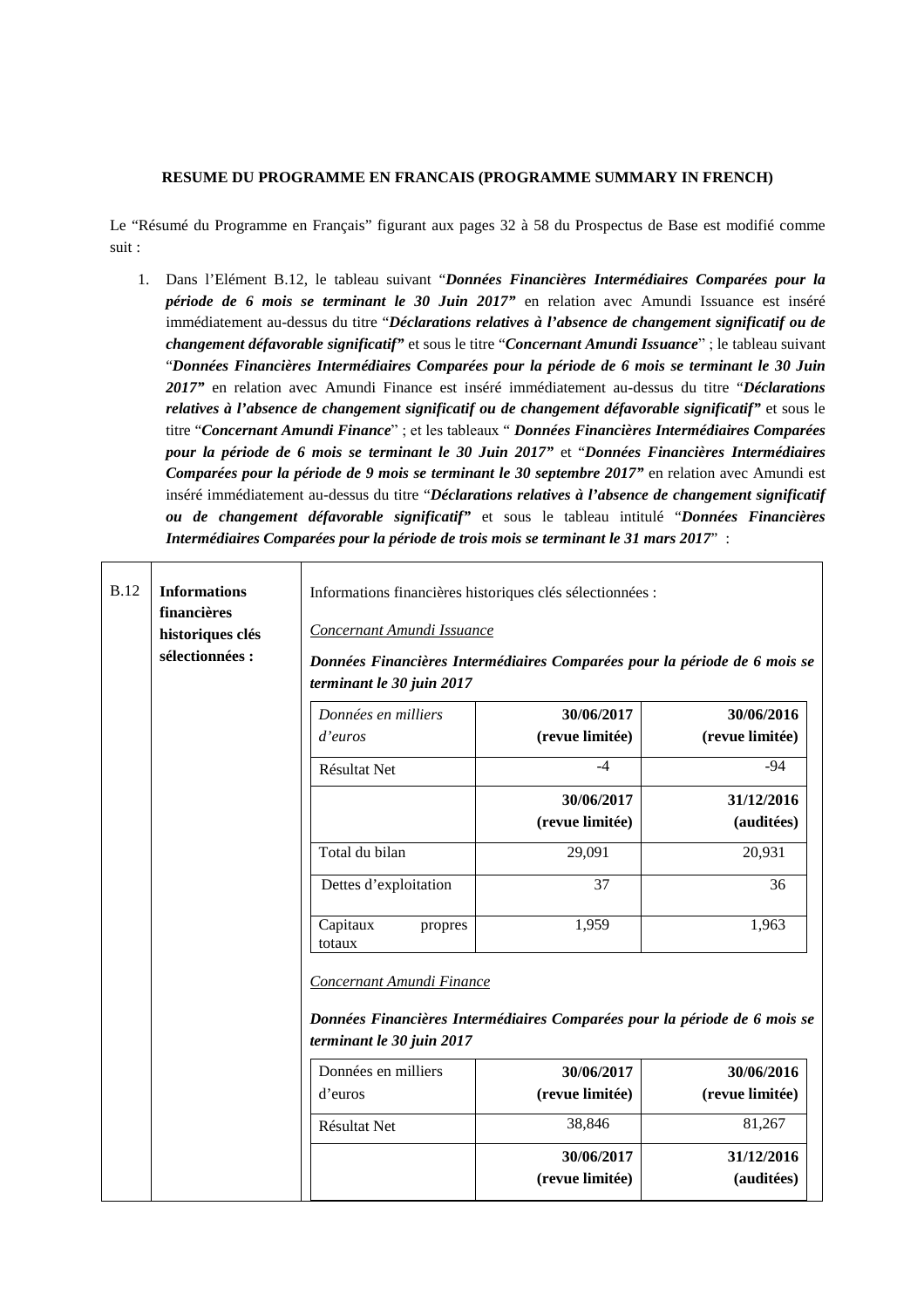| Total du bilan                                                                                              | 2,270,384                              | 1,642,887                              |         |
|-------------------------------------------------------------------------------------------------------------|----------------------------------------|----------------------------------------|---------|
| Dettes d'exploitation                                                                                       | 1,169,636                              |                                        | 835,844 |
| Capitaux<br>propres<br>totaux                                                                               | 542,021                                |                                        | 503,175 |
| Concernant Amundi                                                                                           |                                        |                                        |         |
| Données Financières Intermédiaires Comparées pour la période de 6 mois se<br>terminant le 30 juin 2017      |                                        |                                        |         |
| Données<br>millions<br>en<br>d'euros                                                                        | 30/06/2017<br>(revue limitée)          | 31/12/2016<br>(auditées)               |         |
| Total du bilan                                                                                              | 16,616                                 | 13,918                                 |         |
| <b>Total dettes</b>                                                                                         | 8,746                                  | 7,273                                  |         |
| Capitaux propres (Part du<br>Groupe)                                                                        | 7,870                                  | 6,644                                  |         |
| Données<br>millions<br>en<br>d'euros                                                                        | 6M 2017<br>(revue limitée)             | 6M 2016<br>(revue limitée)             |         |
| Revenue net                                                                                                 | 910                                    | 838                                    |         |
| Résultat<br><b>Brut</b><br>d'Exploitation                                                                   | 424                                    | 403                                    |         |
| Résultat Net - Part du<br>Groupe                                                                            | 288                                    | 278                                    |         |
| Encours sous gestion y.c.<br>Joint-Ventures<br>(en<br>milliards d'euros)                                    | 1,121                                  | 1,004                                  |         |
| Collecte Nette y.c. Joint-<br>Ventures<br>(en<br>milliards<br>d'euros)                                      | $+28.8$                                | $+16.8$                                |         |
| Données Financières Intermédiaires Comparées pour la période de 9 mois se<br>terminant le 30 septembre 2017 |                                        |                                        |         |
| millions<br>Données<br>en<br>d'euros                                                                        | 9M 2017 <sup>4</sup><br>(non auditées) | 9M 2016 <sup>4</sup><br>(non auditées) |         |
| Revenue net <sup>5</sup>                                                                                    | 1,971                                  | 1,860                                  |         |
| Résultat<br><b>Brut</b><br>d'Exploitation <sup>6</sup>                                                      | 925                                    | 832                                    |         |

4 Données combinée en 2016 et 2017 : 9 mois Amundi et 9 mois Pioneer 5 Hors amortissement des contrats de distribution (Unicredit, SG et Bawag)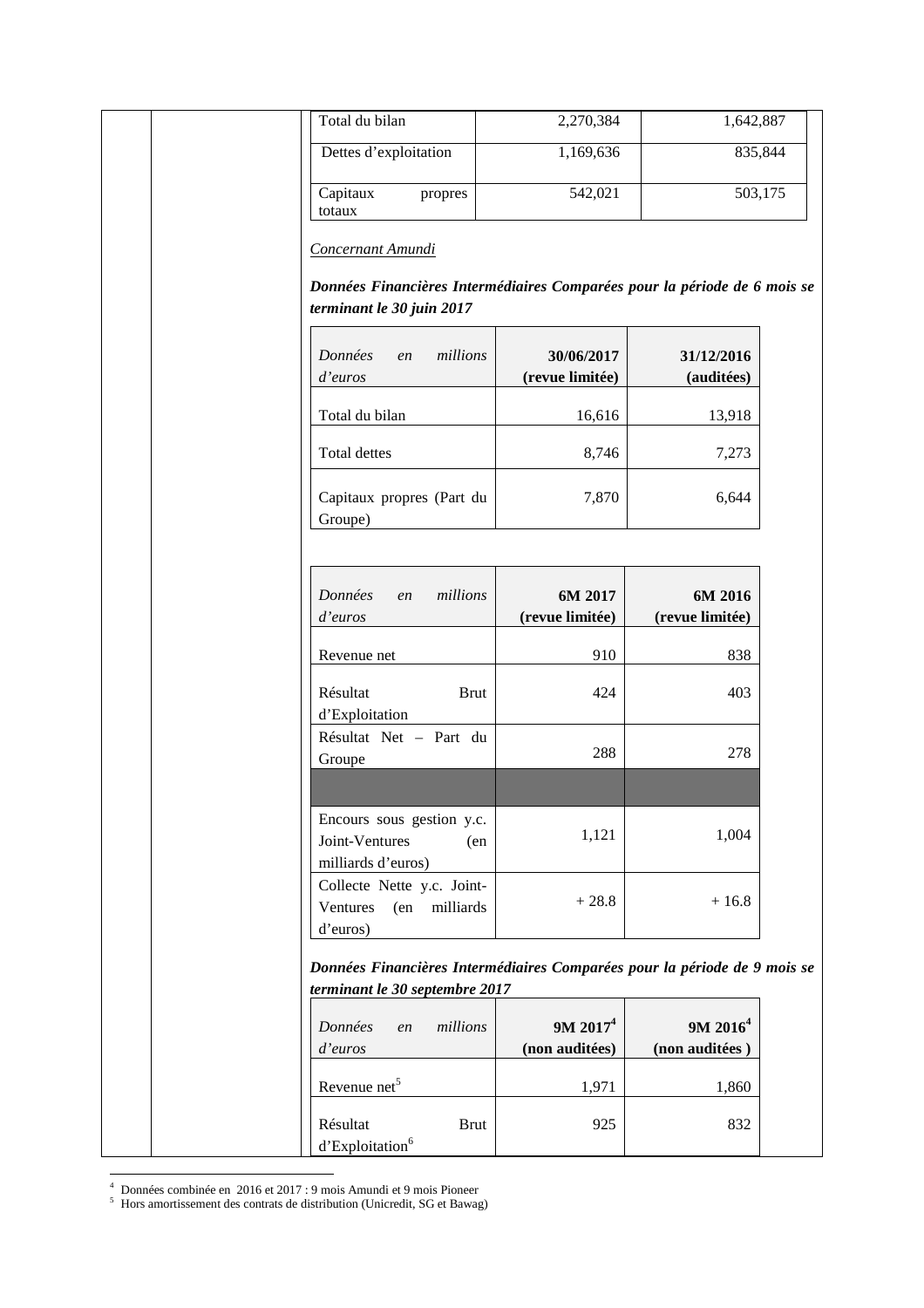| Résultat Net - Part du<br>Groupe                                      | 591     | 576     |  |
|-----------------------------------------------------------------------|---------|---------|--|
|                                                                       |         |         |  |
| Encours sous gestion y.c.<br>Joint-Ventures (en<br>milliards d'euros) | 1,400   | 1,297   |  |
| Collecte Nette y.c. Joint-<br>Ventures (en milliards<br>d'euros)      | $+57.5$ | $+38.8$ |  |

2. Dans l'Elément B.12, les paragraphes "*Déclarations relatives à l'absence de changement significatif ou de changement défavorable significatif"* en relation avec Amundi Issuance, Amundi Finance et Amundi sont supprimés et remplacés comme suit :

| <b>B.12</b>                         | <b>Informations</b><br>financières<br>historiques clés<br>sélectionnées :                                  | Concernant Amundi Issuance<br>Déclarations relatives à l'absence de changement significatif ou de<br>changement défavorable significatif                                         |  |
|-------------------------------------|------------------------------------------------------------------------------------------------------------|----------------------------------------------------------------------------------------------------------------------------------------------------------------------------------|--|
|                                     |                                                                                                            | Il ne s'est produit aucun changement significatif dans la situation financière ou<br>commerciale d'Amundi Issuance depuis le 30 juin 2017.                                       |  |
|                                     |                                                                                                            | Il ne s'est produit aucun changement défavorable significatif dans les<br>perspectives d'Amundi Issuance depuis la date de ses derniers états financiers<br>vérifiés et publiés. |  |
|                                     |                                                                                                            | Concernant Amundi Finance                                                                                                                                                        |  |
|                                     | Déclarations relatives à l'absence de changement significatif ou de<br>changement défavorable significatif |                                                                                                                                                                                  |  |
|                                     |                                                                                                            | Il ne s'est produit aucun changement significatif dans la situation financière ou<br>commerciale d'Amundi Finance depuis le 30 juin 2017.                                        |  |
|                                     |                                                                                                            | Il ne s'est produit aucun changement défavorable significatif dans les<br>perspectives d'Amundi Finance depuis la date de ses derniers états financiers<br>vérifiés et publiés.  |  |
|                                     |                                                                                                            | Concernant Amundi                                                                                                                                                                |  |
| changement défavorable significatif |                                                                                                            | Déclarations relatives à l'absence de changement significatif ou de                                                                                                              |  |
|                                     |                                                                                                            | Il ne s'est produit aucun changement significatif dans la situation financière ou<br>commerciale d'Amundi depuis le 30 septembre 2017.                                           |  |
|                                     |                                                                                                            | Il ne s'est produit aucun changement défavorable significatif dans les<br>perspectives d'Amundi depuis la date de ses derniers états financiers vérifiés et                      |  |

6 Hors amortissement des contrats de distribution (Unicredit, SG et Bawag) et hors coûts d'intégration Pioneer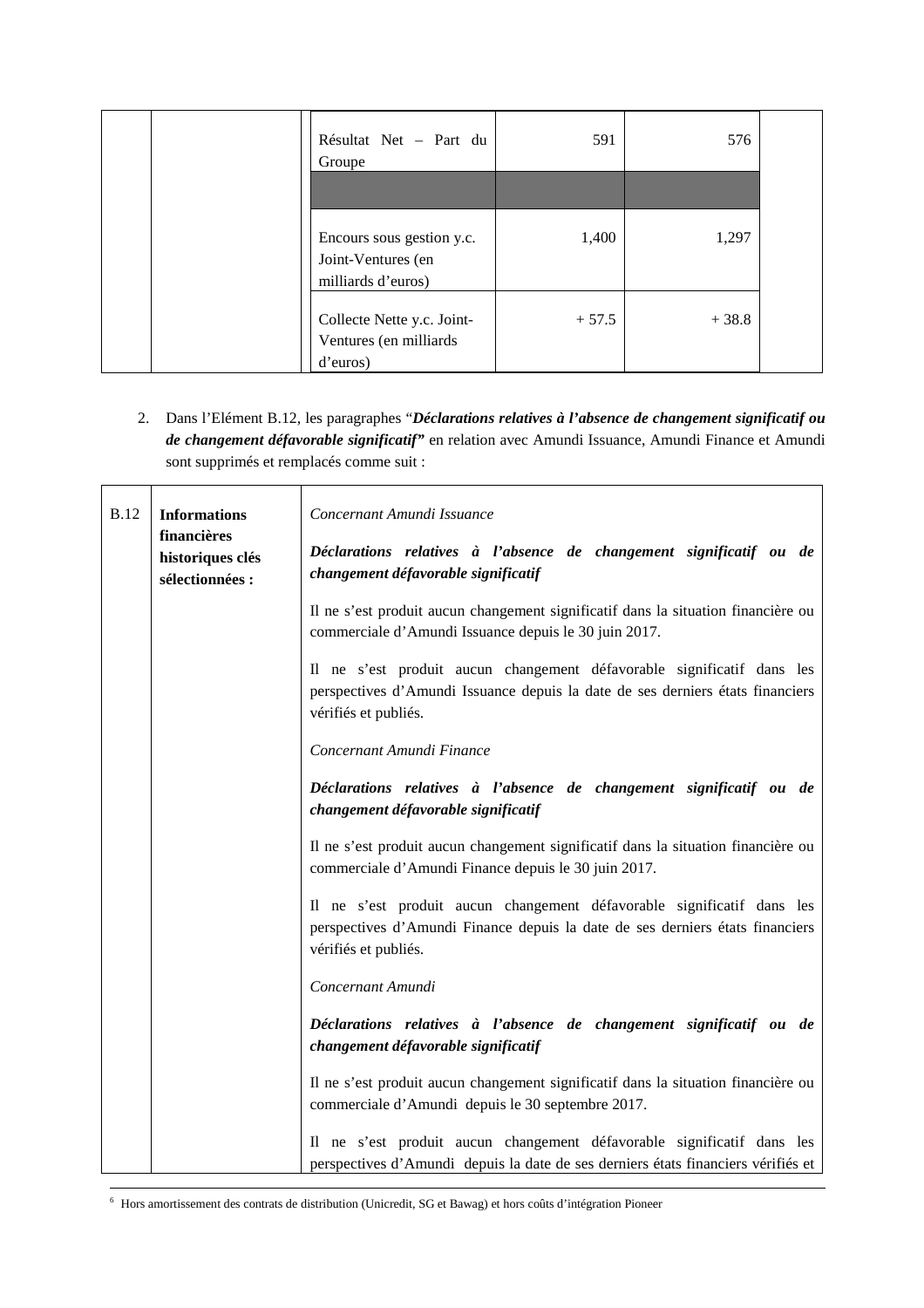3. L'Elément B.13 est supprimé et remplacé comme suit :

| B.13 | <b>Evénements</b><br>impactant la<br>solvabilité des<br><b>Emetteurs:</b> | Concernant Amundi Issuance<br>Sans objet. Il ne s'est produit aucun évènement récent qui présente un intérêt<br>significatif pour l'évaluation de la solvabilité d'Amundi Issuance depuis le 30 juin<br>2017. |
|------|---------------------------------------------------------------------------|---------------------------------------------------------------------------------------------------------------------------------------------------------------------------------------------------------------|
|      |                                                                           | Concernant Amundi Finance<br>Sans objet. Il ne s'est produit aucun évènement récent qui présente un intérêt<br>significatif pour l'évaluation de la solvabilité d'Amundi Finance depuis le 30 juin<br>2017.   |
|      |                                                                           | Concernant Amundi<br>Sans objet. Il ne s'est produit aucun évènement récent qui présente un intérêt<br>significatif pour l'évaluation de la solvabilité d'Amundi depuis le 30 septembre<br>2017.              |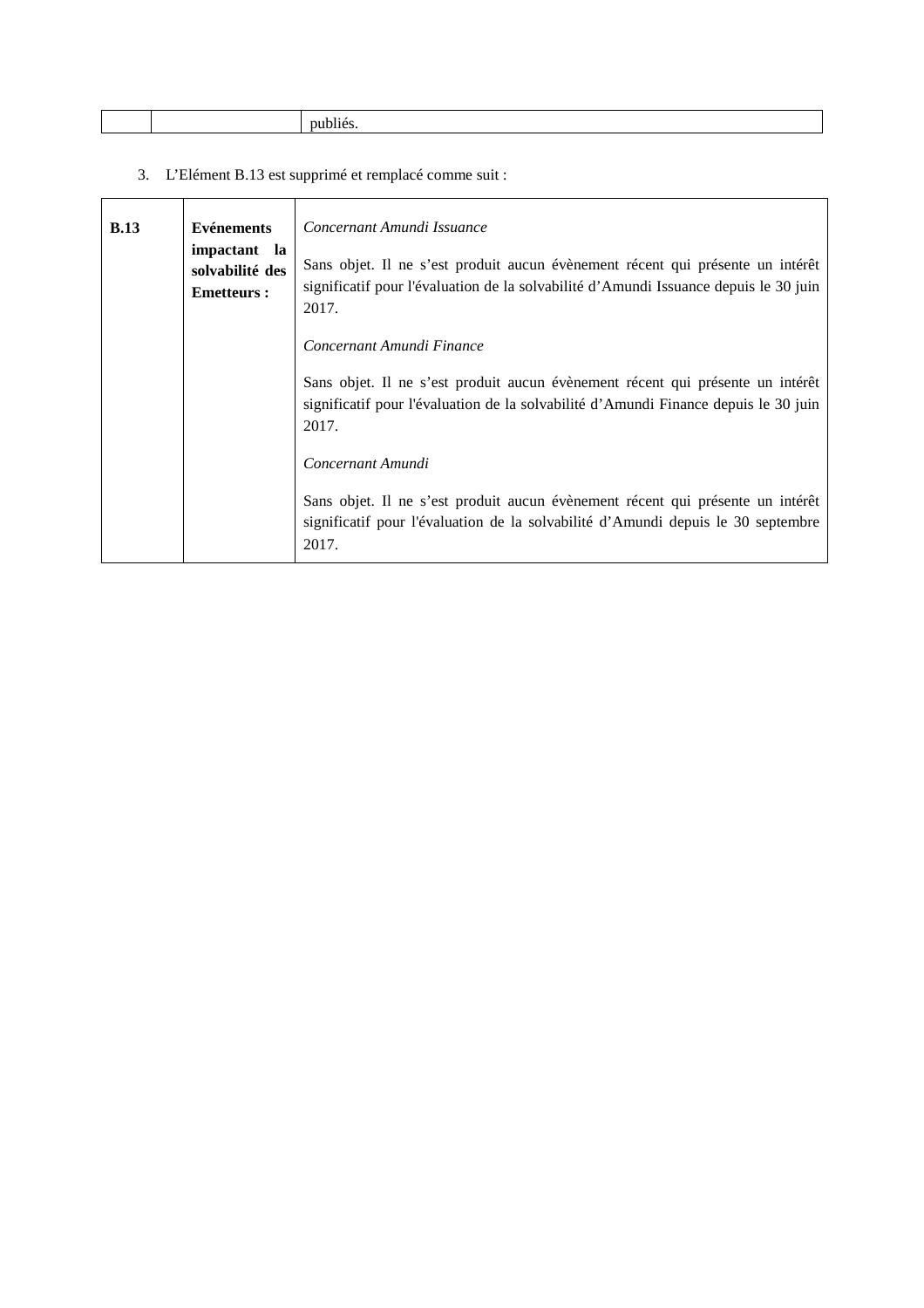### **DOCUMENTS INCORPORATED BY REFERENCE**

The chapter "*Documents incorporated by reference*" included on pages 86 to 92 of the Base Prospectus is amended and restated as follows:

"This Base Prospectus should be read and construed in conjunction with the following documents which have been previously published or are published simultaneously with this Base Prospectus and that have been filed with the AMF for the purpose of the Prospectus Directive, and shall be incorporated in, and form part of, this Base Prospectus:

- a. The terms and conditions of the Securities contained in the base prospectus of Amundi Issuance dated 18 May 2015 (as approved by the *Autorité des marchés financiers*) (the **2015 Conditions**);
- b. The terms and conditions of the Securities contained in the base prospectus of Amundi Issuance, Amundi Finance and Amundi dated 19 July 2016 (as approved by the *Autorité des marchés financiers*) (the **2016 Conditions**);
- c. The English version of the audited financial statements of Amundi Issuance as at, and for the year ended 31 December 2015 including the statutory's auditors report (the **Amundi Issuance 2015 FS**);
- d. The English version of the audited financial statements of Amundi Issuance as at, and for the year ended 31 December 2016 including the statutory auditors' report (**the Amundi Issuance 2016 FS**);
- **e. The English version of the semi-annual financial statements of Amundi Issuance as at 30 June 2017 including the statutory auditors 'report (the Amundi Issuance 2017 SAFS);**
- f. The English version of the audited financial statements of Amundi Finance as at, and for the year ended 31 December 2015 including the statutory's auditors report (the **Amundi Finance 2015 FS**);
- g. The English version of the audited financial statements of Amundi Finance as at, and for the year ended 31 December 2016 including the statutory auditors' report (**the Amundi Finance 2016 FS**);

### **h. The English version of the semi-annual financial statements of Amundi Finance as at 30 June 2017 including the statutory auditors 'report (the Amundi Finance 2017 SAFS);**

- i. The English version of Amundi's *Document de référence 2015* registered under the AMF number R.16- 0025 including the audited consolidated financial statements of Amundi as at, and for the year ended 31 December 2015 and the statutory's joint auditors report other than Chapter 2 (Corporate Governance), Chapter 3 (Economic, Social and environmental information), Chapter 8 (General Information), the section entitled "Person Responsible for the Registration Document", the "Cross-reference table" and any reference to a completion letter (*lettre de fin de travaux*) therein (the **Amundi 2015 Registration Document**);
- j. The English version of Amundi's *Document de référence* 2016 registered under the AMF number R.17- 0006 including the audited consolidated financial statements of Amundi as at, and for the year ended 31 December 2016 and the statutory's joint auditors report other than Chapter 3 (Economic, Social and environmental information), Chapter 8 (General Information), the section entitled "Person Responsible for the Registration Document", the "Cross-reference table" and any reference to a completion letter (*lettre de fin de travaux*) therein (the **Amundi 2016 Registration Document**);
- k. The English version of the press release and the related presentation published on 28 April 2017 which announced First quarter 2017 results of Amundi (the **Amundi Q1 2017 Results**);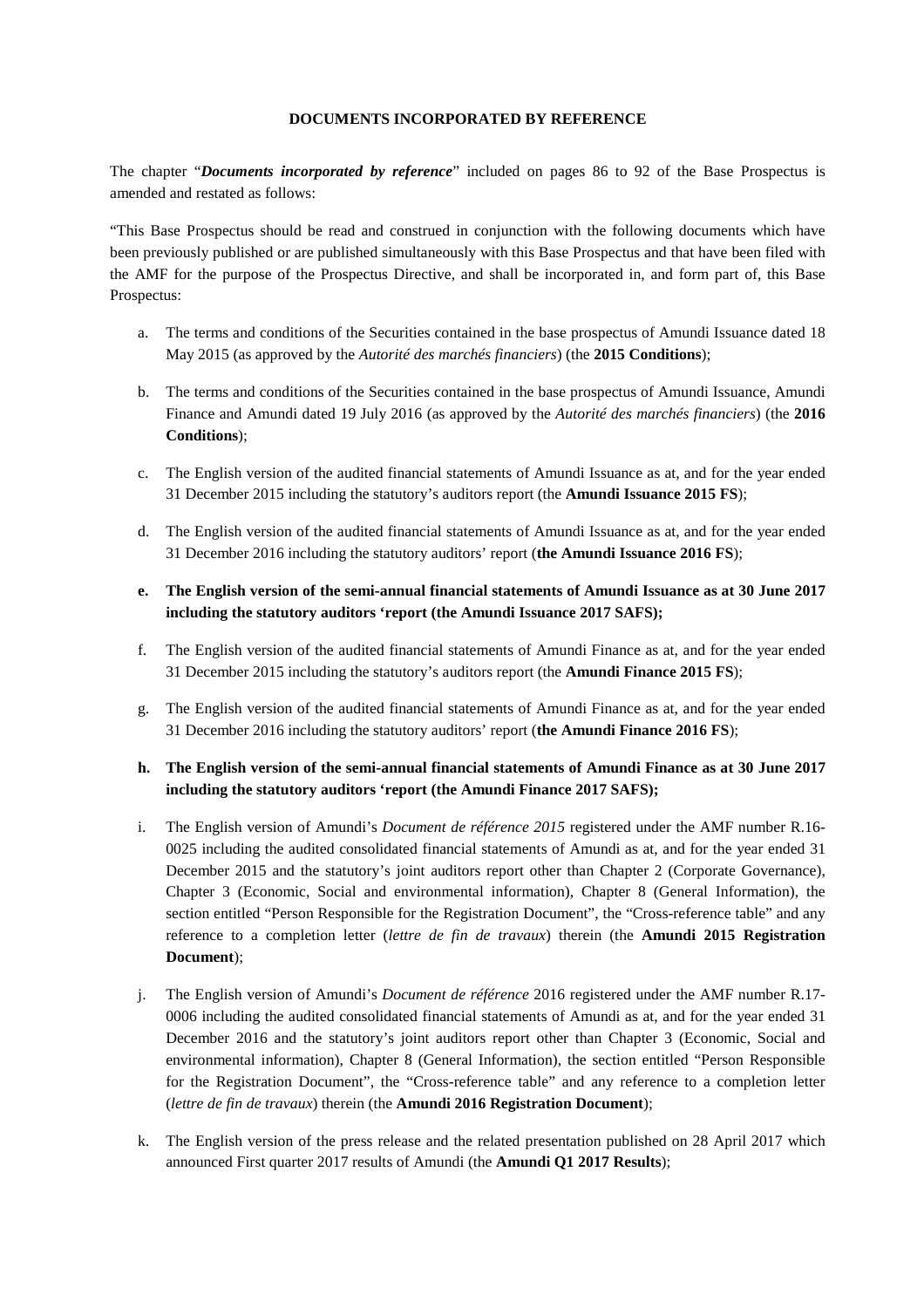- l. **The English version of the half-year financial report of Amundi as at 30 June 2017 including the statutory joint auditors' report (the Amundi 2017 SAFR); and**
- m. **The English version of the press release and the presentation published on 27 October 2017 which announced the first nine months of 2017 (the Amundi Q3 2017 Results).**

save that any statement contained herein or in a document which is deemed to be incorporated by reference herein shall be deemed to be modified or superseded for the purpose of this Base Prospectus to the extent that such statement is inconsistent with a statement contained in this Base Prospectus or any supplement to this Base Prospectus.

## *Any non-incorporated parts of a document referred to herein are either deemed not relevant for an investor or are otherwise covered elsewhere in this Base Prospectus.*

The information incorporated by reference above is available as follows:

| <b>Previous Conditions</b> |                                             |  |
|----------------------------|---------------------------------------------|--|
| 2015 Conditions            | Pages 72 to 206 of the 2015 Base Prospectus |  |
| 2016 Conditions            | Pages 87 to 225 of the 2016 Base Prospectus |  |

| <b>AMUNDI ISSUANCE</b> |                                                                                                                                                                                                                                                                                                                                                                                                       |                                                                                                                       |  |
|------------------------|-------------------------------------------------------------------------------------------------------------------------------------------------------------------------------------------------------------------------------------------------------------------------------------------------------------------------------------------------------------------------------------------------------|-----------------------------------------------------------------------------------------------------------------------|--|
|                        | Extract of the Annex IV of the European Regulation 809/2004/EC                                                                                                                                                                                                                                                                                                                                        |                                                                                                                       |  |
| 13.                    | Financial Information concerning the Issuer's assets and liabilities, financial position and profits<br>and losses                                                                                                                                                                                                                                                                                    |                                                                                                                       |  |
| 13.1                   | Audited historical financial information covering the latest 2 financial years (or<br>such shorter period that the issuer has been in operation), and the audit report in<br>respect of each year. Such financial information must be prepared according to<br>Regulation (EC) No 1606/2002, or if not applicable to a Member States national<br>accounting standards for issuers from the Community. | Pages<br>$4 - 15$<br>of<br>Amundi<br>Issuance<br>2015 FS<br>Pages<br>14-29<br>of<br>Amundi<br>Issuance<br>2016 FS     |  |
| 13.2                   | Financial statements<br>If the issuer prepares both own and consolidated financial statements, include at<br>least the consolidated financial statements in the registration document.                                                                                                                                                                                                                | Pages<br>$2 - 15$<br>of<br>Amundi<br>Issuance<br>2015 FS<br>Pages<br>$14 - 25$<br>of<br>Amundi<br>Issuance<br>2016 FS |  |
| 13.3                   | Auditing of historical annual financial information                                                                                                                                                                                                                                                                                                                                                   | 16-19<br>Pages<br>of                                                                                                  |  |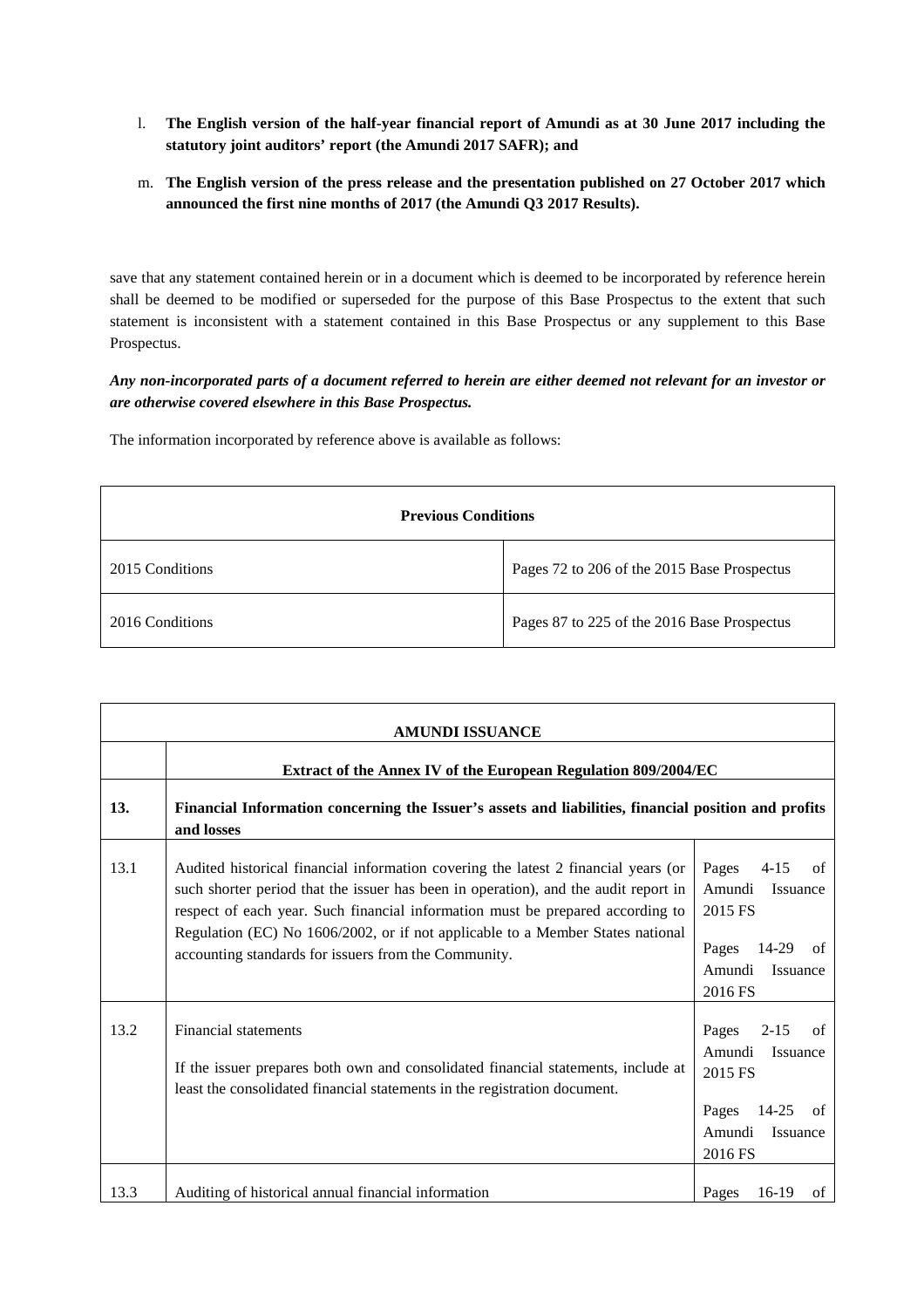|        |                                                                                                                                                                                                                                                                                                                                              | Amundi<br>Issuance<br>2015 FS                            |
|--------|----------------------------------------------------------------------------------------------------------------------------------------------------------------------------------------------------------------------------------------------------------------------------------------------------------------------------------------------|----------------------------------------------------------|
|        |                                                                                                                                                                                                                                                                                                                                              | Pages<br>27-29<br>οf<br>Amundi<br>Issuance<br>2016 FS    |
| 13.4   | Age of latest financial information                                                                                                                                                                                                                                                                                                          | Pages<br>14<br>of                                        |
|        | The last year of audited financial information may not be older than 18 months<br>from the date of the registration document.                                                                                                                                                                                                                | Amundi<br>Issuance<br>2016 FS                            |
| 13.5   | Interim and other financial information                                                                                                                                                                                                                                                                                                      | Pages 1 to 27 of<br>Amundi Issuance<br><b>2017 SAFS</b>  |
|        |                                                                                                                                                                                                                                                                                                                                              |                                                          |
|        | <b>AMUNDI FINANCE</b>                                                                                                                                                                                                                                                                                                                        |                                                          |
|        | Extract of the Annex XI of the European Regulation 809/2004/EC                                                                                                                                                                                                                                                                               |                                                          |
| 11.    | Financial Information concerning the Issuer's assets and liabilities, financial position and profits<br>and losses                                                                                                                                                                                                                           |                                                          |
| 11.1   | <b>Historical Financial Information</b>                                                                                                                                                                                                                                                                                                      | Pages<br>$2 - 71$<br>of<br>Amundi<br>Finance             |
|        | Audited historical financial information covering the latest 2 financial years (or<br>such shorter period that the Issuer has been in operation), and the audit report in                                                                                                                                                                    | 2015 FS                                                  |
|        | respect of each year.                                                                                                                                                                                                                                                                                                                        | Pages<br>$23 - 62$<br>οf<br>Amundi<br>Finance<br>2016 FS |
| 11.2   | Financial statements                                                                                                                                                                                                                                                                                                                         | $2 - 34$<br>Pages<br>of                                  |
|        | If the Issuer prepares both own and consolidated financial statements, include at<br>least the consolidated financial statements in the registration document.                                                                                                                                                                               | Amundi<br>Finance<br>2015 FS                             |
|        |                                                                                                                                                                                                                                                                                                                                              | $23 - 58$<br>Pages<br>οf<br>Amundi<br>Finance<br>2016 FS |
| 11.3   | Auditing of historical annual financial information                                                                                                                                                                                                                                                                                          |                                                          |
| 11.3.1 | A statement that the historical financial information has been audited. If audit<br>reports on the historical financial information have been refused by the statutory<br>auditors or if they contain qualifications or disclaimers, such refusal or such<br>qualifications or disclaimers must be reproduced in full and the reasons given. | Pages<br>36-38<br>οf<br>Amundi<br>Finance<br>2015 FS     |
|        |                                                                                                                                                                                                                                                                                                                                              | Pages<br>$60 - 62$<br>of<br>Amundi<br>Finance<br>2016 FS |
| 11.4   | Age of latest financial information                                                                                                                                                                                                                                                                                                          |                                                          |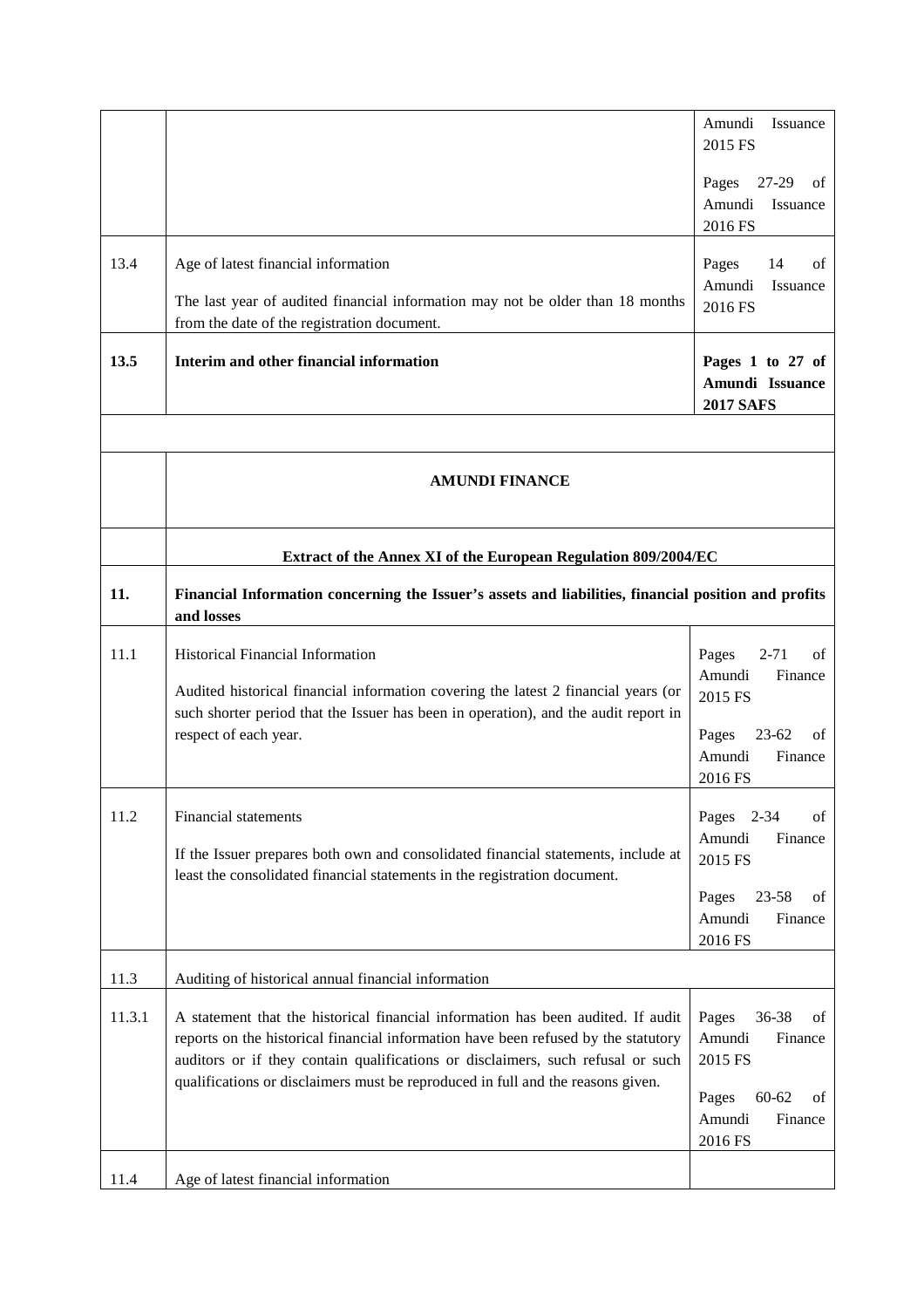| 11.4.1 | The last year of audited financial information may not be older than 18 months<br>from the date of the registration document.                                                                                                                                                                                                                                                                                                                             | Pages<br>24<br>of<br>Amundi<br>Finance<br>2016 FS       |
|--------|-----------------------------------------------------------------------------------------------------------------------------------------------------------------------------------------------------------------------------------------------------------------------------------------------------------------------------------------------------------------------------------------------------------------------------------------------------------|---------------------------------------------------------|
| 11.5   | Interim and other financial information                                                                                                                                                                                                                                                                                                                                                                                                                   |                                                         |
| 11.5.1 | If the Issuer has published quarterly or half yearly financial information since the<br>date of its last audited financial statements, these must be included in the<br>registration document. If the quarterly or half yearly financial information has<br>been reviewed or audited the audit or review report must also be included. If the<br>quarterly or half yearly financial information is unaudited or has not been<br>reviewed state that fact. | Pages 13 to 54 of<br>Amundi Finance<br><b>2017 SAFS</b> |

 $\overline{\phantom{0}}$ 

 $\blacksquare$ 

|       | <b>AMUNDI</b>                                                                                                                                                                                                                                                              |                                                                                                      |  |
|-------|----------------------------------------------------------------------------------------------------------------------------------------------------------------------------------------------------------------------------------------------------------------------------|------------------------------------------------------------------------------------------------------|--|
|       | Extract of the Annex XI of the European Regulation 809/2004/EC                                                                                                                                                                                                             |                                                                                                      |  |
| 3.    | <b>Risk Factors</b>                                                                                                                                                                                                                                                        |                                                                                                      |  |
| 3.1   | Prominent disclosure of risk factors that may affect the Issuer/Guarantor's ability<br>to fulfil its obligations under the securities to investors in a section headed "Risk<br>Factors".                                                                                  | Pages 164-185;<br>207; 211; 214;<br>217; 230; 276;<br>278 of Amundi<br>2016 Registration<br>Document |  |
| 4.    | Information about the Issuer/Guarantor                                                                                                                                                                                                                                     |                                                                                                      |  |
| 4.1   | History and development of the Issuer/Guarantor:                                                                                                                                                                                                                           |                                                                                                      |  |
| 4.1.1 | the legal and commercial name of the Issuer/Guarantor;                                                                                                                                                                                                                     | Page 30 of Amundi<br>2016 Registration<br>Document                                                   |  |
| 4.1.2 | the place of registration of the Issuer/Guarantor and its registration number;                                                                                                                                                                                             | Page 30 of Amundi<br>2016 Registration<br>Document                                                   |  |
| 4.1.3 | the date of incorporation and the length of life of the issuer, except where<br>indefinite;                                                                                                                                                                                | Page 30 of Amundi<br>2016 Registration<br>Document                                                   |  |
| 4.1.4 | the domicile and legal form of the issuer, the legislation under which the issuer<br>operates, its country of incorporation, and the address and telephone number of<br>its registered office (or principal place of business if different from its registered<br>office); | Page 30 of Amundi<br>2016 Registration<br>Document                                                   |  |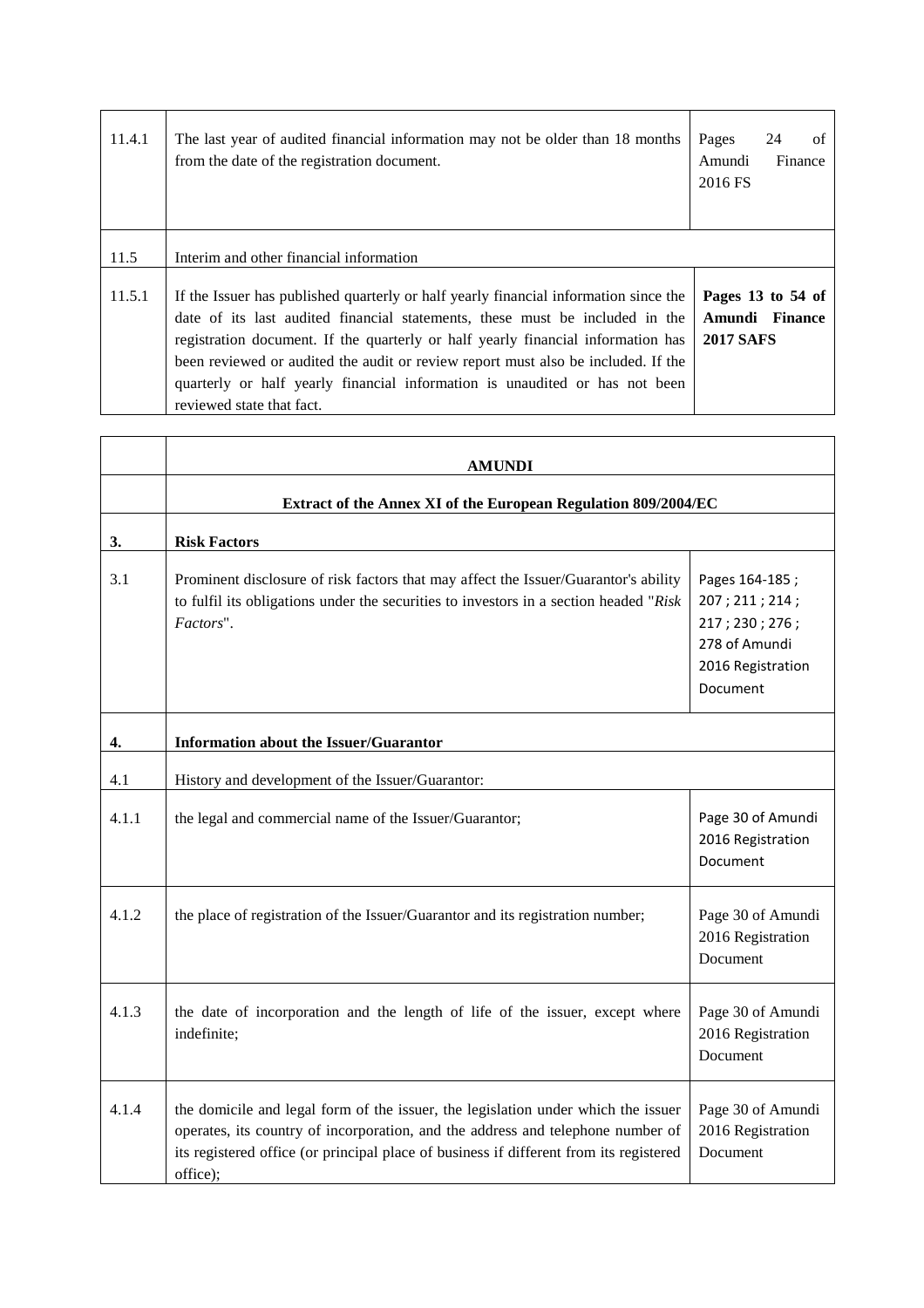| 4.1.5 | Any recent events particular to the Issuer/Guarantor which are to a material<br>extent relevant to the evaluation of the Issuer/Guarantor's solvency.                                                                                                                                                                                                                                                                                                                                                                                                    | Pages 9; 300 of<br>Amundi<br>2016<br>Registration<br>Document<br>Pages $46 - 50$ of<br>Amundi<br>2017<br><b>SAFR</b> |
|-------|----------------------------------------------------------------------------------------------------------------------------------------------------------------------------------------------------------------------------------------------------------------------------------------------------------------------------------------------------------------------------------------------------------------------------------------------------------------------------------------------------------------------------------------------------------|----------------------------------------------------------------------------------------------------------------------|
|       |                                                                                                                                                                                                                                                                                                                                                                                                                                                                                                                                                          |                                                                                                                      |
| 5.    | <b>Business Overview</b>                                                                                                                                                                                                                                                                                                                                                                                                                                                                                                                                 |                                                                                                                      |
| 5.1   | Principal activities                                                                                                                                                                                                                                                                                                                                                                                                                                                                                                                                     |                                                                                                                      |
| 5.1.1 | A brief description of the issuer's principal activities stating the main categories<br>of products sold and/or services performed                                                                                                                                                                                                                                                                                                                                                                                                                       | Pages 24-29; 241;<br>300 of Amundi<br>2016 Registration<br>Document                                                  |
| 5.1.2 | An indication of any significant new products and/or activities.                                                                                                                                                                                                                                                                                                                                                                                                                                                                                         | N/A                                                                                                                  |
| 5.1.3 | Principal markets                                                                                                                                                                                                                                                                                                                                                                                                                                                                                                                                        | Pages 24-29; 142-<br>143 of Amundi<br>2016 Registration<br>Document                                                  |
| 6.    | <b>Organisational Structure</b>                                                                                                                                                                                                                                                                                                                                                                                                                                                                                                                          |                                                                                                                      |
| 6.1   | If the Issuer/Guarantor is part of a group, a brief description of the group and of<br>the Issuer/Guarantor's position within it.                                                                                                                                                                                                                                                                                                                                                                                                                        | Pages 23-24; 230 of<br>Amundi 2016<br>Registration<br>Document                                                       |
| 6.2   | If the Issuer/Guarantor is dependent upon other entities within the group, this<br>must be clearly stated together with an explanation of this dependence.                                                                                                                                                                                                                                                                                                                                                                                               | Pages 23-24; 230;<br>301-302 of Amundi<br>2016 Registration<br>Document                                              |
| 8.    | <b>Profit Forecasts or Estimates</b>                                                                                                                                                                                                                                                                                                                                                                                                                                                                                                                     |                                                                                                                      |
| 8.1   | statement setting out the principal assumptions upon which the<br>A<br>Issuer/Guarantor has based its forecast, or estimate.<br>There must be a clear distinction between assumptions about factors which the<br>members of the administrative, management or supervisory bodies can influence<br>and assumptions about factors which are exclusively outside the influence of the<br>members of the administrative, management or supervisory bodies; be readily<br>understandable by investors; be specific and precise; and not relate to the general | N/A                                                                                                                  |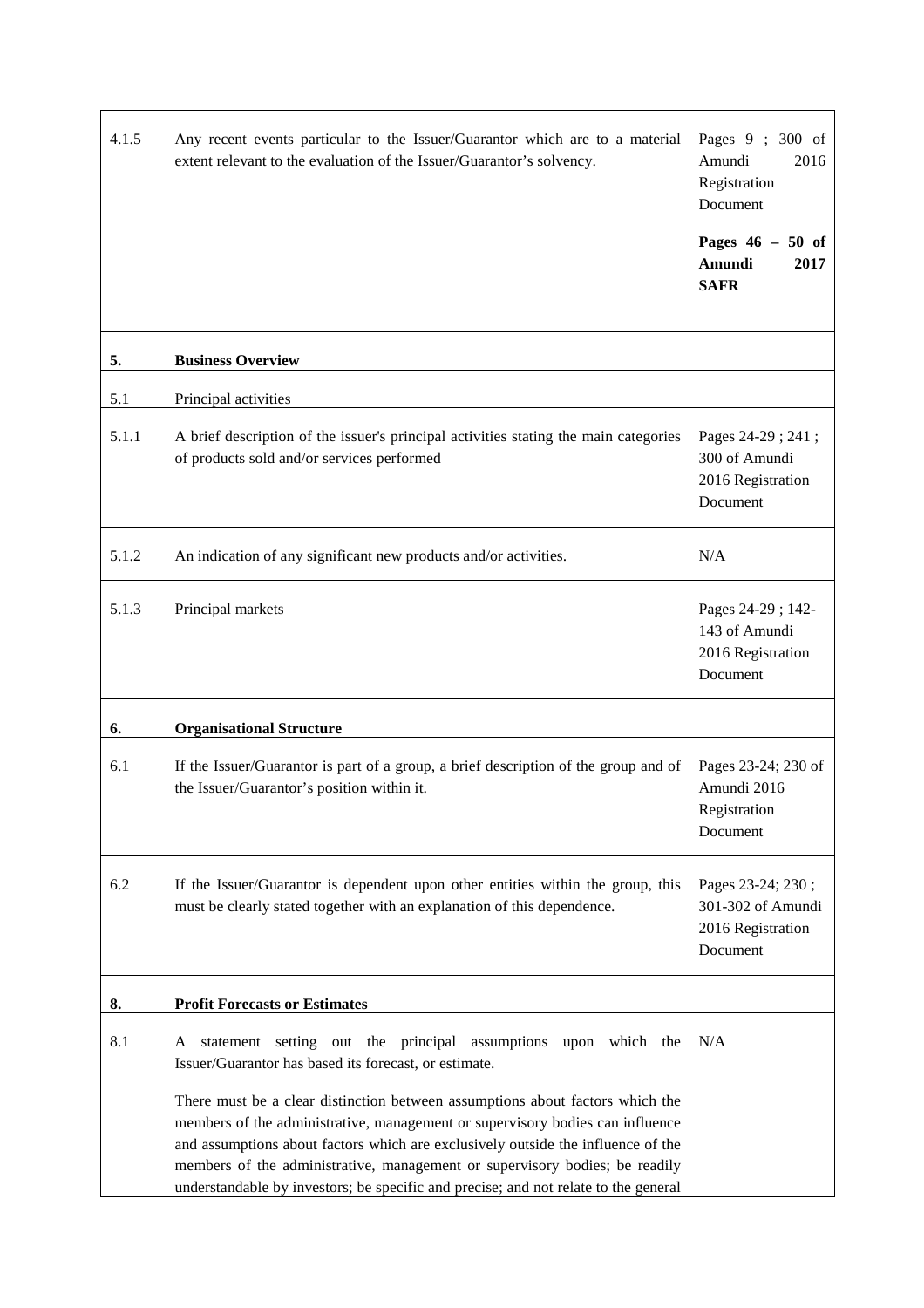|      | accuracy of the estimates underlying the forecast.                                                                                                                                                                                                                                                                                                                                                                                                 |                                                                      |
|------|----------------------------------------------------------------------------------------------------------------------------------------------------------------------------------------------------------------------------------------------------------------------------------------------------------------------------------------------------------------------------------------------------------------------------------------------------|----------------------------------------------------------------------|
| 8.2  | A report prepared by independent accountants or auditors stating that in the<br>opinion of the independent accountants or auditors the forecast or estimate has<br>been properly compiled on the basis stated, and that the basis of accounting used<br>for the profit forecast or estimate is consistent with the accounting policies of the<br>Issuer/Guarantor.                                                                                 | N/A                                                                  |
|      | Where financial information relates to the previous financial year and only<br>contains non-misleading figures substantially consistent with the final figures to<br>be published in the next annual audited financial statements for the previous<br>financial year, and the explanatory information necessary to assess the figures, a<br>report shall not be required provided that the prospectus includes all of the<br>following statements: |                                                                      |
|      | (a)<br>the person responsible for this financial information, if different from<br>the one which is responsible for the prospectus in general, approves that<br>information;                                                                                                                                                                                                                                                                       |                                                                      |
|      | (b)<br>independent accountants or auditors have agreed that this information is<br>substantially consistent with the final figures to be published in the next<br>annual audited financial statements;                                                                                                                                                                                                                                             |                                                                      |
|      | this financial information has not been audited.<br>(c)                                                                                                                                                                                                                                                                                                                                                                                            |                                                                      |
| 8.3  | The profit forecast or estimate must be prepared on a basis comparable with the<br>historical financial information.                                                                                                                                                                                                                                                                                                                               | N/A                                                                  |
| 9.   | <b>Administrative, Management, And Supervisory Bodies</b>                                                                                                                                                                                                                                                                                                                                                                                          |                                                                      |
| 9.1  | Names, business addresses and functions in the issuer of the following persons,<br>and an indication of the principal activities performed by them outside the issuer<br>where these are significant with respect to that issuer:<br>members of the administrative, management or supervisory bodies;<br>(a)                                                                                                                                       | Pages<br>56-72<br>οf<br>Amundi<br>2016<br>Registration<br>Document   |
|      | partners with unlimited liability, in the case of a limited partnership<br>(b)<br>with a share capital.                                                                                                                                                                                                                                                                                                                                            |                                                                      |
| 9.2  | Administrative, Management, and Supervisory bodies conflicts of interests.<br>Potential conflicts of interests between any duties to the issuing entity of the<br>persons referred to in item 9.1 and their private interests and or other duties must<br>be clearly stated. In the event that there are no such conflicts, make a statement<br>to that effect.                                                                                    | Pages 33-36; 56-72;<br>73 of Amundi 2016<br>Registration<br>Document |
| 10.  | <b>Major Shareholders</b>                                                                                                                                                                                                                                                                                                                                                                                                                          |                                                                      |
| 10.1 | To the extent known to the Issuer/Guarantor, state whether the Issuer/Guarantor<br>is directly or indirectly owned or controlled and by whom, and describe the<br>nature of such control, and describe the measures in place to ensure that such<br>control is not abused.                                                                                                                                                                         | Pages 16-17 of<br>Amundi 2016<br>Registration<br>Document            |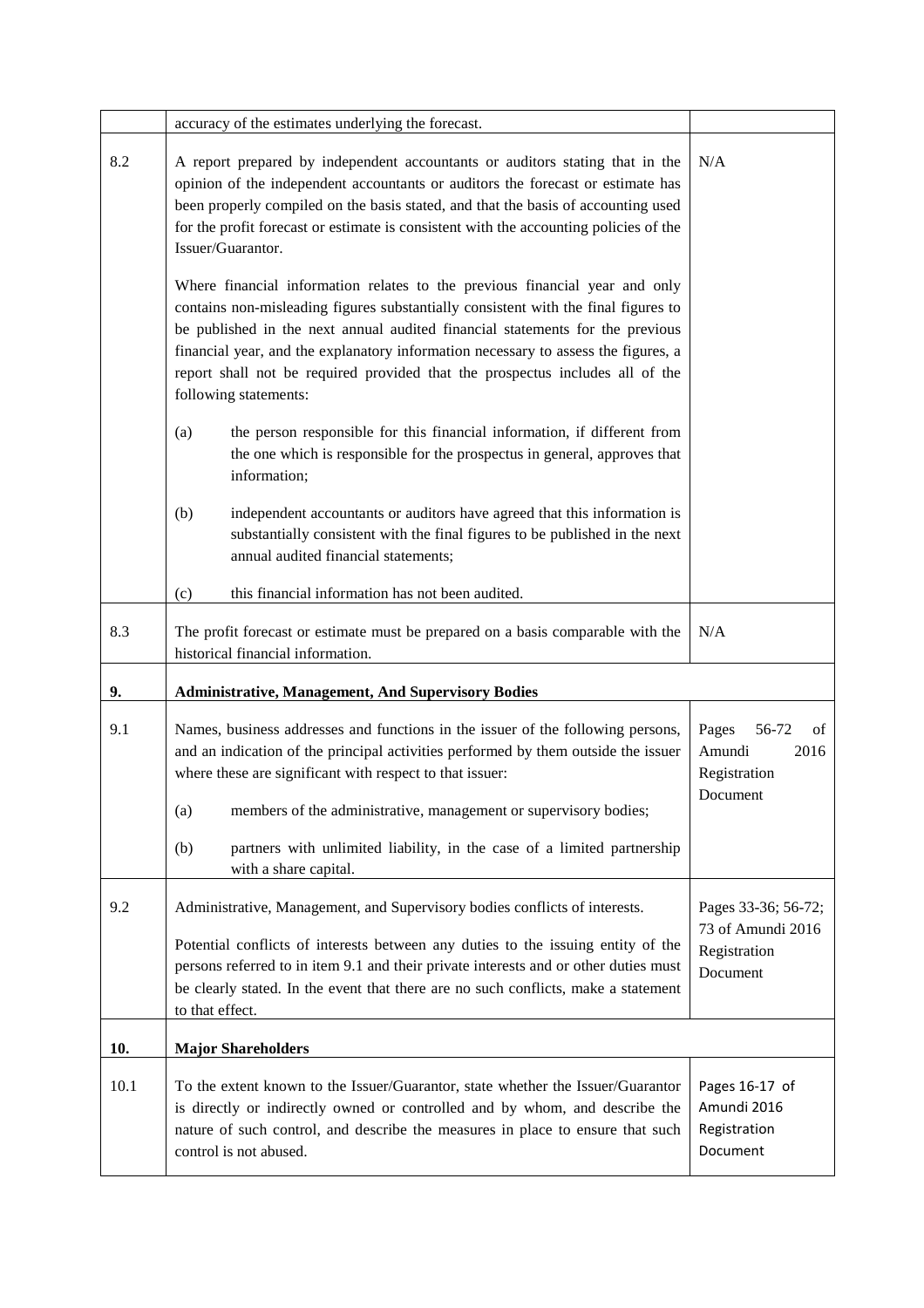| 10.2   | A description of any arrangements, known to the Issuer/Guarantor, the operation<br>of which may at a subsequent date result in a change in control of the<br>Issuer/Guarantor.                                                                                                                                                               | N/A                                                                                                                                                          |
|--------|----------------------------------------------------------------------------------------------------------------------------------------------------------------------------------------------------------------------------------------------------------------------------------------------------------------------------------------------|--------------------------------------------------------------------------------------------------------------------------------------------------------------|
| 11.    | Financial Information concerning the Issuer/Guarantor's assets and liabilities, financial position<br>and profits and losses                                                                                                                                                                                                                 |                                                                                                                                                              |
| 11.1   | Historical Financial Information<br>Audited historical financial information covering the latest 2 financial years (or<br>such shorter period that the Issuer/Guarantor has been in operation), and the<br>audit report in respect of each year.                                                                                             | 180-242<br>Pages<br>243-276<br>οf<br>2015<br>Amundi<br>Registration<br>Document<br>190-249<br>Pages<br>256-291 of Amundi<br>Registration<br>2016<br>Document |
| 11.2   | <b>Financial statements</b><br>If the Issuer/Guarantor prepares both own and consolidated financial statements,<br>include at least the consolidated financial statements in the registration<br>document.                                                                                                                                   | 181-240<br>Pages<br>244-274 of Amundi<br>Registration<br>2015<br>Document<br>190-247;<br>Pages<br>256-289 of Amundi<br>Registration<br>2016<br>Document      |
| 11.3   | Auditing of historical annual financial information                                                                                                                                                                                                                                                                                          |                                                                                                                                                              |
| 11.3.1 | A statement that the historical financial information has been audited. If audit<br>reports on the historical financial information have been refused by the statutory<br>auditors or if they contain qualifications or disclaimers, such refusal or such<br>qualifications or disclaimers must be reproduced in full and the reasons given. | Pages 241-242; 275<br>$-276$<br>of Amundi<br>2015<br>Registration<br>Document<br>248-249;<br>Pages<br>290-291 of Amundi<br>Registration<br>2016<br>Document  |
| 11.4   | Age of latest financial information                                                                                                                                                                                                                                                                                                          |                                                                                                                                                              |
| 11.4.1 | The last year of audited financial information may not be older than 18 months<br>from the date of the registration document.                                                                                                                                                                                                                | Page<br>189<br>of<br>2016<br>Amundi<br>Registration<br>Document                                                                                              |
| 11.5   | Interim and other financial information                                                                                                                                                                                                                                                                                                      |                                                                                                                                                              |
| 11.5.1 | If the Issuer/Guarantor has published quarterly or half yearly financial<br>information since the date of its last audited financial statements, these must<br>be included in the registration document. If the quarterly or half yearly                                                                                                     | Amundi Q1 2017<br>Results<br>Pages 5 to 52 of                                                                                                                |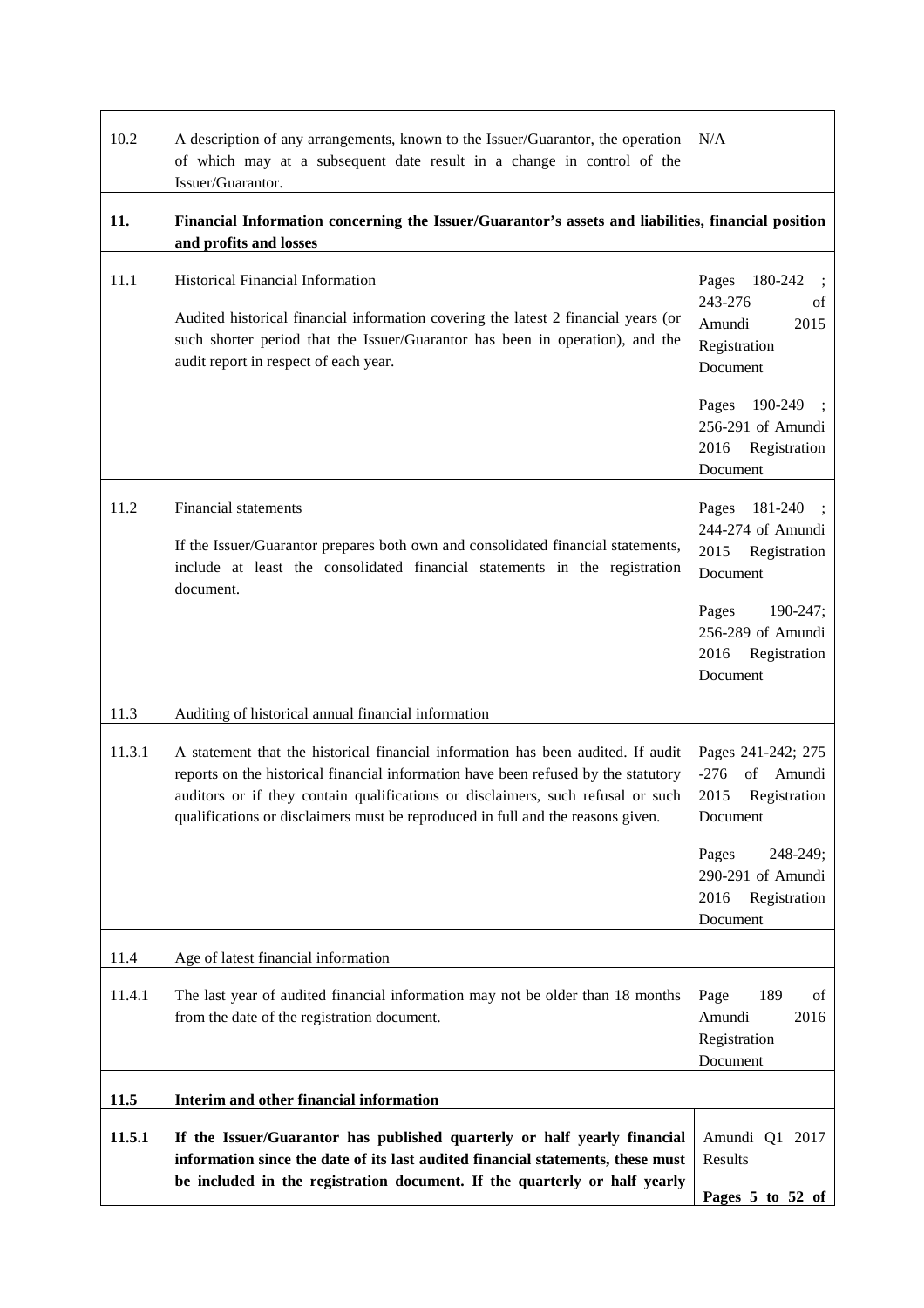|      | financial information has been reviewed or audited the audit or review<br>report must also be included. If the quarterly or half yearly financial<br>information is unaudited or has not been reviewed state that fact. | 2017<br>- Amundi<br><b>SAFR</b><br><b>Amundi</b> O3 2017<br><b>Results</b> |
|------|-------------------------------------------------------------------------------------------------------------------------------------------------------------------------------------------------------------------------|----------------------------------------------------------------------------|
| 11.6 | Legal and arbitration proceedings                                                                                                                                                                                       | Pages 169, 230 and<br>of Amundi<br>278<br>2016 Registration<br>Document    |

Information contained in the documents incorporated by reference other than information listed in the tables above is for information purposes only.

Each of the documents incorporated by reference in (c) to (m) will only be made available by the relevant Issuer or Guarantor (if applicable) to which such document relates. Written or oral requests for such documents should be directed to the relevant Issuer at its principal office set out at the end of this Base Prospectus.

In addition, copies of any documents incorporated by reference will be made available, free of charge, by CACEIS Corporate Trust and the other Agents. Requests for such documents should be directed to the specified office of such Agent. Such documents will, along with this Base Prospectus, be available for viewing via the website of the Issuers (www.amundi-issuance.com; www.amundi.com).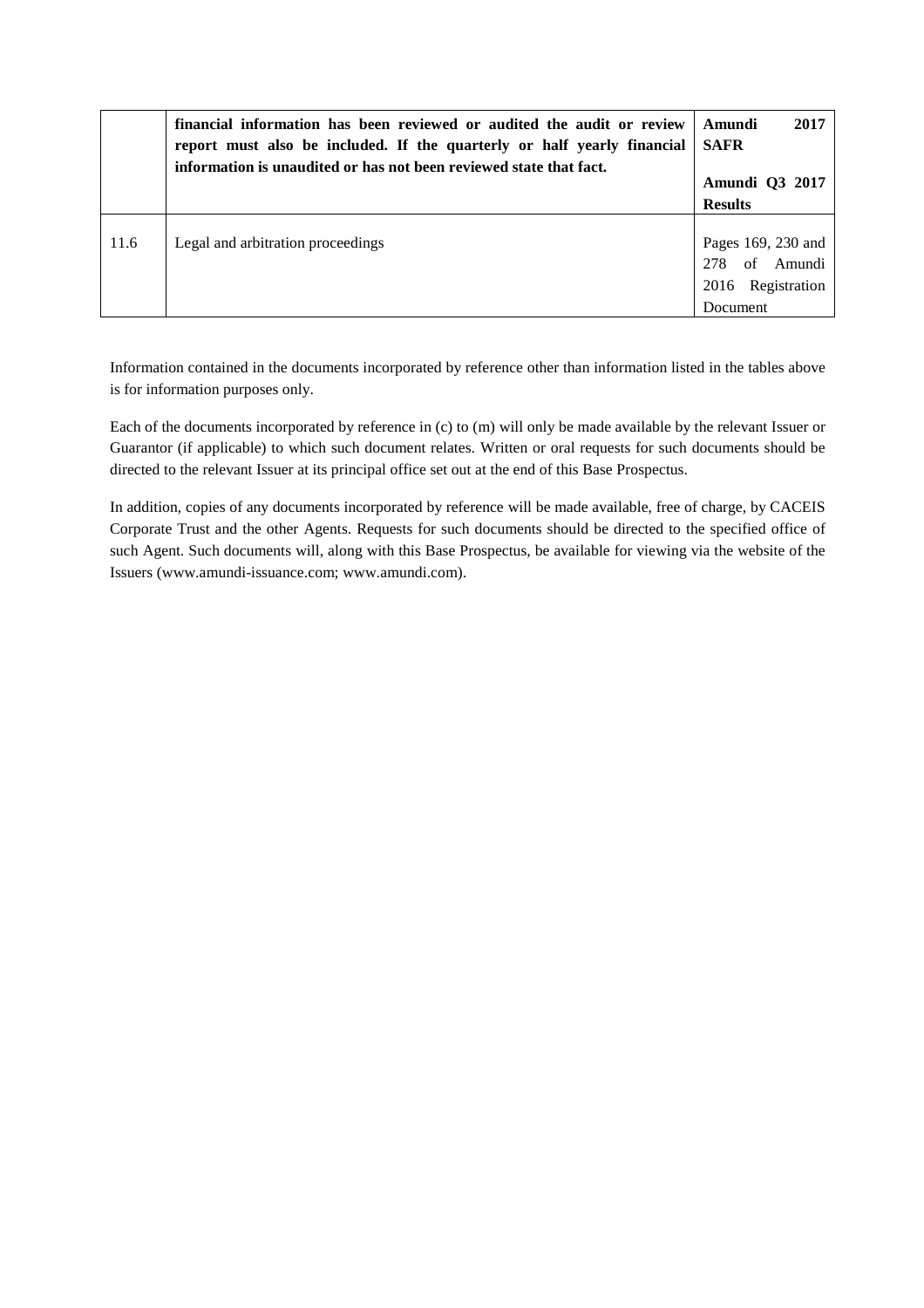### **ISSUE SPECIFIC SUMMARY**

The "Issue Specific Summary" on pages 458 to 484 of the Base Prospectus is amended as follows:

1. In Element B.12, the new table "*Comparative interim financial data for the 6 month period ended 30 June 2017"* in relation to Amundi Issuance is inserted immediately above the headings "*Statements of no significant or material adverse change"* and below the headings "*Insert if Amundi Issuance is the Issuer*" ; the new table "*Comparative interim financial data for the 6 month period ended 30 June 2017"* in relation to Amundi Finance is inserted immediately above the headings "*Statements of no significant or material adverse change"* and below the headings "*Insert if Amundi Finance is the Issuer*" and the new tables "*Comparative interim financial data for the 6 month period ended 30 June 2017"* and "*Comparative interim financial data for the 9 month period ended 30 September 2017"* in relation to Amundi is inserted immediately above the headings "*Statements of no significant or material adverse change"* and below the table entitled "*Comparative interim financial data for the three month period ended 31 March 2017*" :

| <b>B.12</b> | <b>Selected historical</b><br>key financial<br>information: | Selected historical key financial information:<br>[Insert if Amundi Issuance is the Issuer:<br>Comparative interim financial data for the 6 month period ended 30 June<br>2017<br>Data in thousands of | 30/06/2017       | 30/06/2016       |
|-------------|-------------------------------------------------------------|--------------------------------------------------------------------------------------------------------------------------------------------------------------------------------------------------------|------------------|------------------|
|             |                                                             | euros                                                                                                                                                                                                  | (limited review) | (limited review) |
|             |                                                             |                                                                                                                                                                                                        |                  |                  |
|             |                                                             | <b>Net Result</b>                                                                                                                                                                                      | $-4$             | -94              |
|             |                                                             |                                                                                                                                                                                                        | 30/06/2017       | 31/12/2016       |
|             |                                                             |                                                                                                                                                                                                        | (limited review) | (audited)        |
|             |                                                             | <b>Balance</b> sheet total                                                                                                                                                                             | 29,091           | 20,931           |
|             |                                                             | Debts                                                                                                                                                                                                  | $\overline{37}$  | 36               |
|             |                                                             | Equity capital total                                                                                                                                                                                   | 1,959            | 1,963            |
|             |                                                             | [Insert if Amundi Finance is the Issuer:<br>Comparative interim financial data for the 6 month period ended 30 June<br>2017                                                                            |                  |                  |
|             |                                                             | Data in thousands of                                                                                                                                                                                   | 30/06/2017       | 30/06/2016       |
|             |                                                             | euros                                                                                                                                                                                                  | (limited review) | (limited review) |
|             |                                                             | Net Result                                                                                                                                                                                             | 38,846           | 81,267           |
|             |                                                             |                                                                                                                                                                                                        | 30/06/2017       | 31/12/2016       |
|             |                                                             |                                                                                                                                                                                                        | (limited review) | (audited)        |
|             |                                                             | Balance sheet total                                                                                                                                                                                    | 2,270,384        | 1,642,887        |
|             |                                                             | Debts                                                                                                                                                                                                  | 1,169,636        | 835,844          |
|             |                                                             | Equity capital total                                                                                                                                                                                   | 542,021          | 503,175          |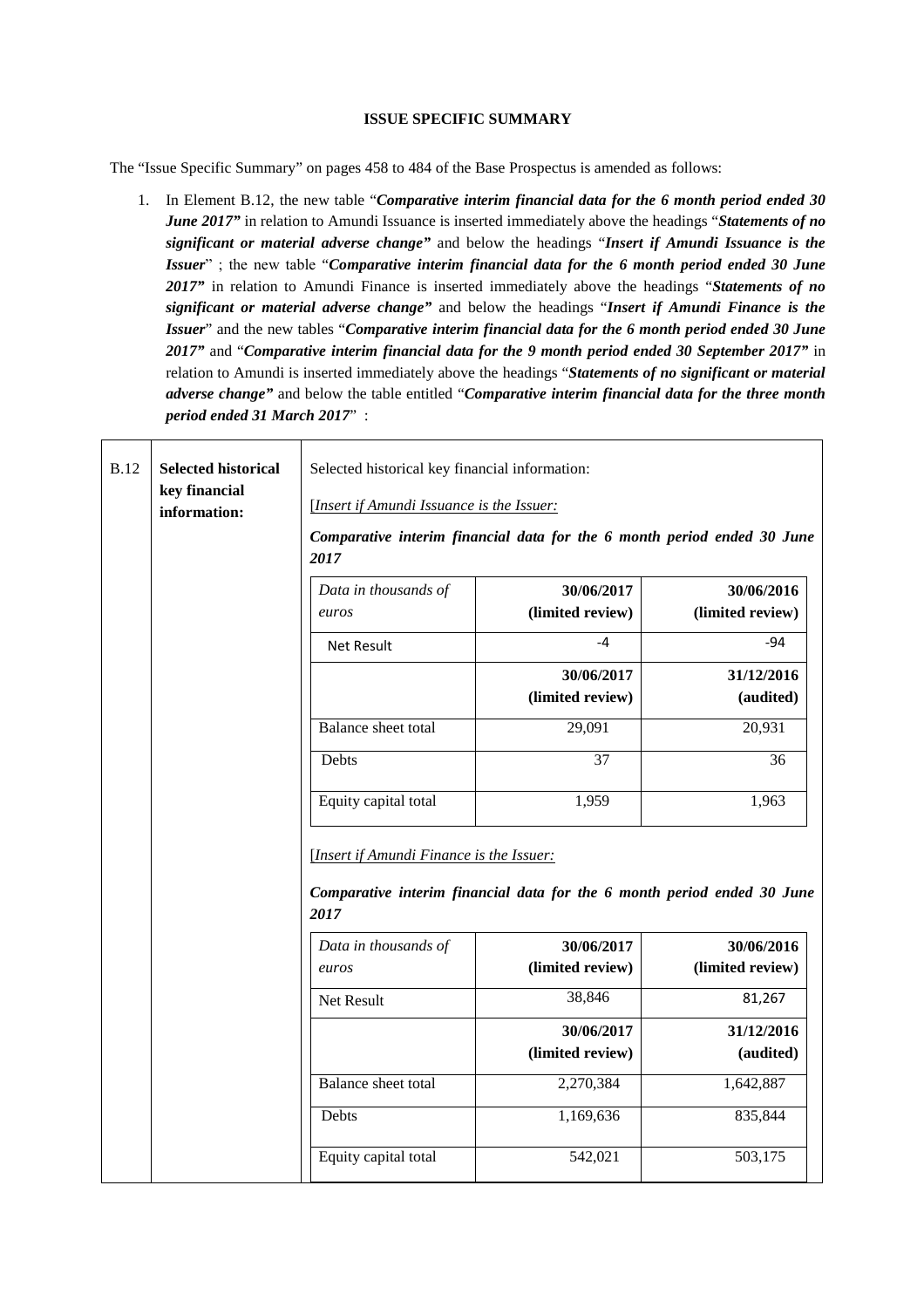[*Insert if Amundi is the Issuer / Guarantor:* 

*Comparative interim financial data for the 6 month period ended 30 June 2017*

| Data in millions of euros | 30/06/2017<br>(limited review) | 31/12/2016<br>(audited) |
|---------------------------|--------------------------------|-------------------------|
| Balance sheet total       | 16,616                         | 13,918                  |
| <b>Total Debt</b>         | 8,746                          | 7,273                   |
| Equity (Group Share)      | 7,870                          |                         |

| Data in millions of euros                              | 6M 2017<br>(limited review) | 6M 2016<br>(limited review) |
|--------------------------------------------------------|-----------------------------|-----------------------------|
| Net Revenue                                            | 910                         | 838                         |
| Gross Operating Income                                 | 424                         | 403                         |
| Net Income - Group Share                               | 288                         | 278                         |
|                                                        |                             |                             |
| AuM<br>including<br>joint<br>ventures (in € billion)   | 1,121                       | 1,004                       |
| Net inflows including joint<br>ventures (in € billion) | $+28.8$                     | $+16.8$                     |

*Comparative interim financial data for the 9 month period ended 30 September 2017*

| Data in millions of euros                                | $9M 2017^7$<br>(unaudited) | $9M 2016^7$<br>(unaudited) |
|----------------------------------------------------------|----------------------------|----------------------------|
| Net Revenue <sup>8</sup>                                 | 1,971                      | 1,860                      |
| Gross Operating Income <sup>9</sup>                      | 925                        | 832                        |
| Net Income - Group Share                                 | 591                        | 576                        |
|                                                          |                            |                            |
| AuM<br>including<br>joint<br>ventures (in $\in$ billion) | 1,400                      | 1,297                      |

<sup>&</sup>lt;sup>7</sup> Combined data in 2016 and 2017, the information consists of for the first nine months : addition of Amundi data (first nine months of activity) and Pioneer Investments (first nine months of activity) 8 Excluding amortisation of distribution contracts

<sup>9</sup> Excluding amortisation of distribution contracts (Unicredit, SG and Bawag) and Pioneer integration costs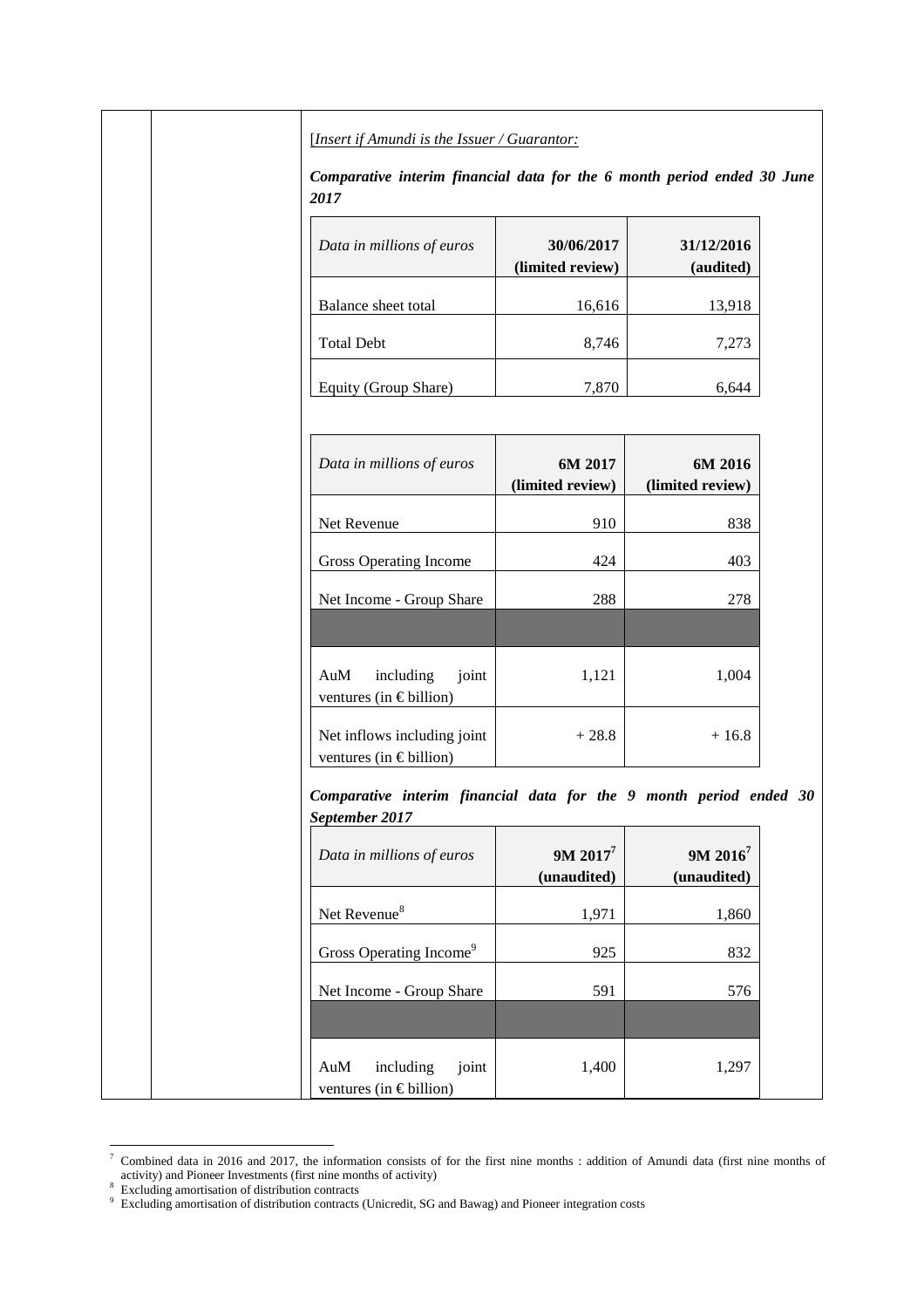| Net inflows including joint | ن ا | 38.8 |  |
|-----------------------------|-----|------|--|
| ventures (in $\in$ billion) |     |      |  |

2. In Element B.12, the headings "*Statements of no significant or material adverse change"* in relation to Amundi Issuance, Amundi Finance and Amundi are deleted and replaced as follows:

| <b>B.12</b> | <b>Selected historical</b>    | [Insert if Amundi Issuance is the Issuer:                                                                                                            |  |
|-------------|-------------------------------|------------------------------------------------------------------------------------------------------------------------------------------------------|--|
|             | key financial<br>information: | Statements of no significant or material adverse change                                                                                              |  |
|             |                               | [There has been no significant change in the financial or trading position of<br>Amundi Issuance since [30 June 2017].                               |  |
|             |                               | There has been no material adverse change in the prospects of Amundi Issuance<br>since the date of its last published audited financial statements.] |  |
|             |                               | [Insert if Amundi Finance is the Issuer:                                                                                                             |  |
|             |                               | Statements of no significant or material adverse change                                                                                              |  |
|             |                               | [There has been no significant change in the financial or trading position of<br>Amundi Finance since [30 June 2017].                                |  |
|             |                               | There has been no material adverse change in the prospects of Amundi Finance<br>since the date of its last published audited financial statements.]  |  |
|             |                               | <b>Insert if Amundi is the Issuer / Guarantor:</b>                                                                                                   |  |
|             |                               | Statements of no significant or material adverse change                                                                                              |  |
|             |                               | [There has been no significant change in the financial or trading position of<br>Amundi since [30 September 2017].                                   |  |
|             |                               | There has been no material adverse change in the prospects of Amundi since the<br>date of its last published audited financial statements.]          |  |

3. Element B.13 is deleted and replaced as follows:

| <b>B.13</b> | <b>Events</b><br>impacting the<br>Issuers'<br>solvency: | [Insert if Amundi Issuance is the Issuer:<br>[Not applicable. There have not been any recent events which are to a material<br>extent relevant to the evaluation of Amundi Issuance's solvency since 30 June<br>2017. |
|-------------|---------------------------------------------------------|-----------------------------------------------------------------------------------------------------------------------------------------------------------------------------------------------------------------------|
|             |                                                         | [Insert if Amundi Finance is the Issuer:                                                                                                                                                                              |
|             |                                                         | [Not applicable. There have not been any recent events which are to a material<br>extent relevant to the evaluation of Amundi Finance's solvency since 30 June<br>2017.                                               |
|             |                                                         | [Insert if Amundi is the Issuer / Guarantor:                                                                                                                                                                          |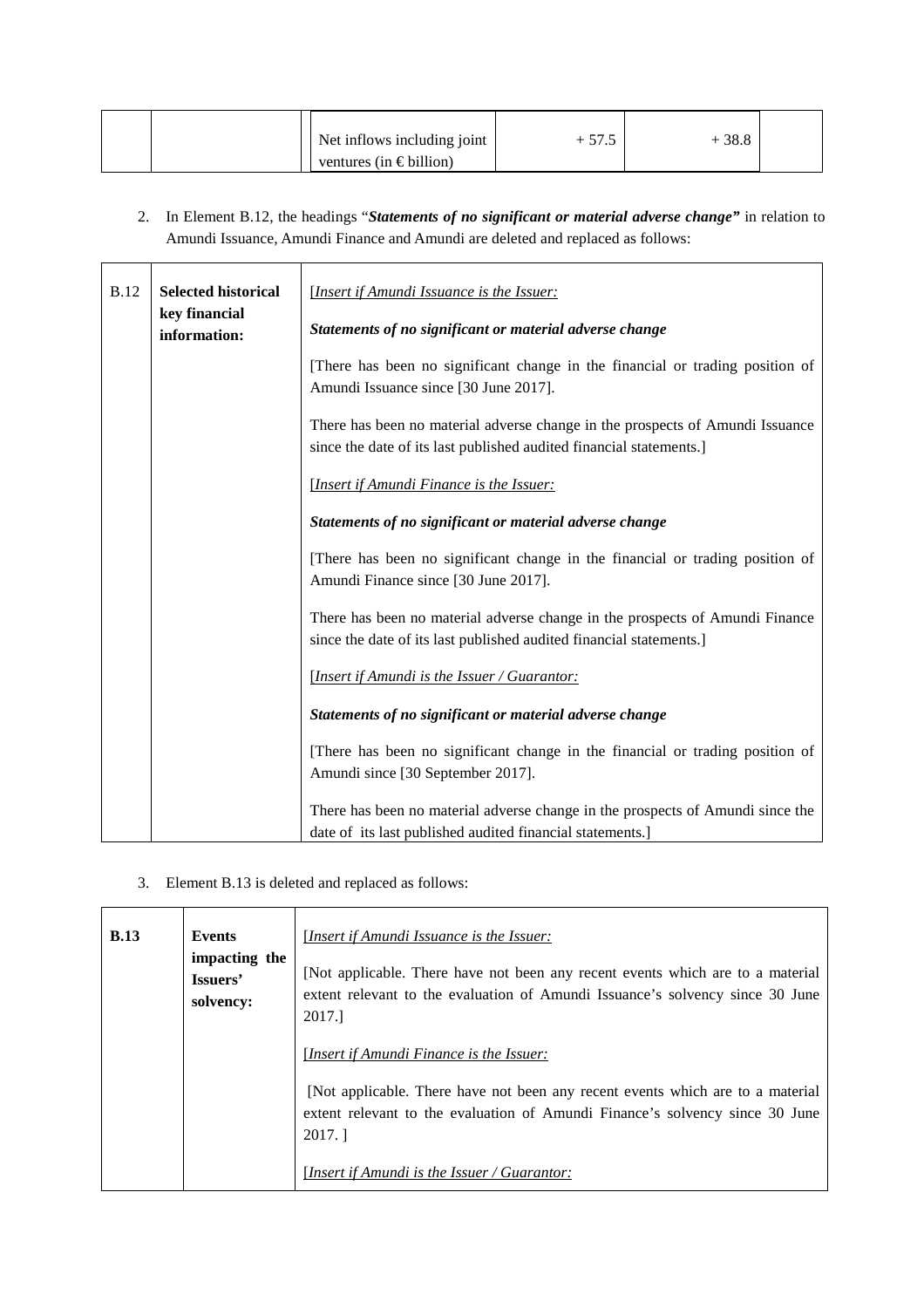| [Not applicable. There have not been any recent events which are to a material  |
|---------------------------------------------------------------------------------|
| extent relevant to the evaluation of Amundi's solvency since 30 September 2017. |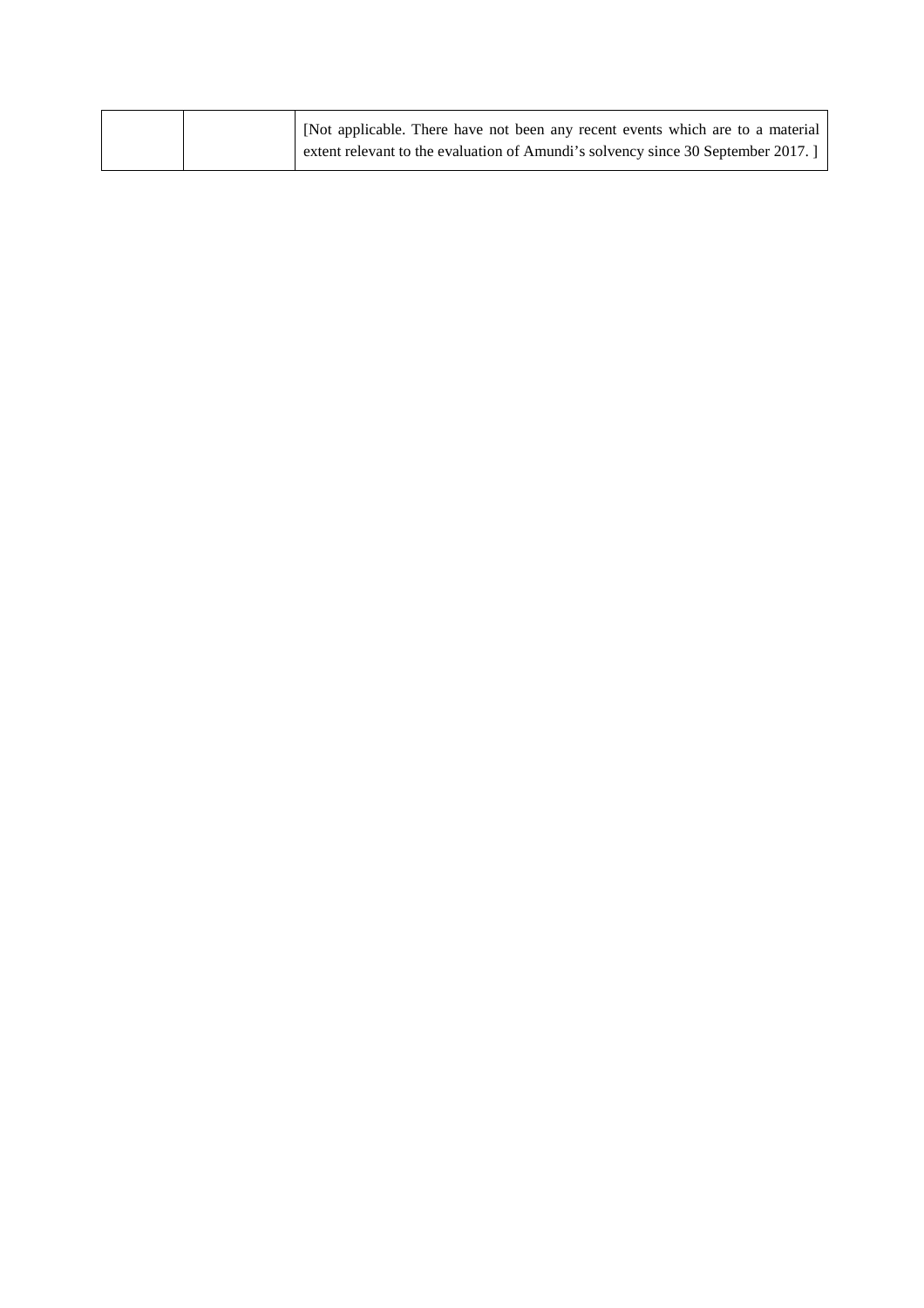### **RESUME SPECIFIQUE DE L'EMISSION EN FRANÇAIS (ISSUE SPECIFIC SUMMARY IN FRENCH)**

Le "Résumé Spécifique de l'Emission en Français" figurant aux pages 485 à 511du Prospectus de Base est modifié comme suit :

1. Dans l'Elément B.12, le tableau suivant "*Données Financières Intermédiaires Comparées pour la période de 6 mois se terminant le 30 Juin 2017"* en relation avec Amundi Issuance est inséré immédiatement au-dessus du titre "*Déclarations relatives à l'absence de changement significatif ou de changement défavorable significatif"* et sous le titre "*Concernant Amundi Issuance*" ; le tableau suivant "*Données Financières Intermédiaires Comparées pour la période de 6 mois se terminant le 30 Juin 2017"* en relation avec Amundi Finance est inséré immédiatement au-dessus du titre "*Déclarations relatives à l'absence de changement significatif ou de changement défavorable significatif"* et sous le titre "*Concernant Amundi Finance*" ; et les tableaux " *Données Financières Intermédiaires Comparées pour la période de 6 mois se terminant le 30 Juin 2017"* et "*Données Financières Intermédiaires Comparées pour la période de 9 mois se terminant le 30 septembre 2017"* en relation avec Amundi est inséré immédiatement au-dessus du titre "*Déclarations relatives à l'absence de changement significatif ou de changement défavorable significatif"* et sous le tableau intitulé "*Données Financières Intermédiaires Comparées pour la période de trois mois se terminant le 31 mars 2017*" :

| <b>B.12</b> | <b>Informations</b><br>financières<br>historiques clés<br>sélectionnées : | Informations financières historiques clés sélectionnées :<br>[Insérer si Amundi Issuance est l'Emetteur :<br>Données Financières Intermédiaires Comparées pour la période de 6 mois se |                                       |                                   |
|-------------|---------------------------------------------------------------------------|----------------------------------------------------------------------------------------------------------------------------------------------------------------------------------------|---------------------------------------|-----------------------------------|
|             |                                                                           | terminant le 30 juin 2017<br>Données en milliers<br>d'euros                                                                                                                            | 30/06/2017<br>(revue limitée)         | 30/06/2016<br>(revue limitée)     |
|             |                                                                           | <b>Résultat Net</b>                                                                                                                                                                    | $-4$<br>30/06/2017<br>(revue limitée) | $-94$<br>31/12/2016<br>(auditées) |
|             |                                                                           | Total du bilan                                                                                                                                                                         | 29,091                                | 20,931                            |
|             |                                                                           | Dettes d'exploitation                                                                                                                                                                  | 37                                    | 36                                |
|             |                                                                           | Capitaux<br>propres<br>totaux                                                                                                                                                          | 1,959                                 | 1,963                             |
|             |                                                                           | [Insérer si Amundi Finance est l'Emetteur :<br>Données Financières Intermédiaires Comparées pour la période de 6 mois se<br>terminant le 30 juin 2017                                  |                                       |                                   |
|             |                                                                           | Données en milliers                                                                                                                                                                    | 30/06/2017                            | 30/06/2016                        |
|             |                                                                           | d'euros                                                                                                                                                                                | (revue limitée)                       | (revue limitée)                   |
|             |                                                                           | Résultat Net                                                                                                                                                                           | 38,846                                | 81,267                            |
|             |                                                                           |                                                                                                                                                                                        | 30/06/2017<br>(revue limitée)         | 31/12/2016<br>(auditées)          |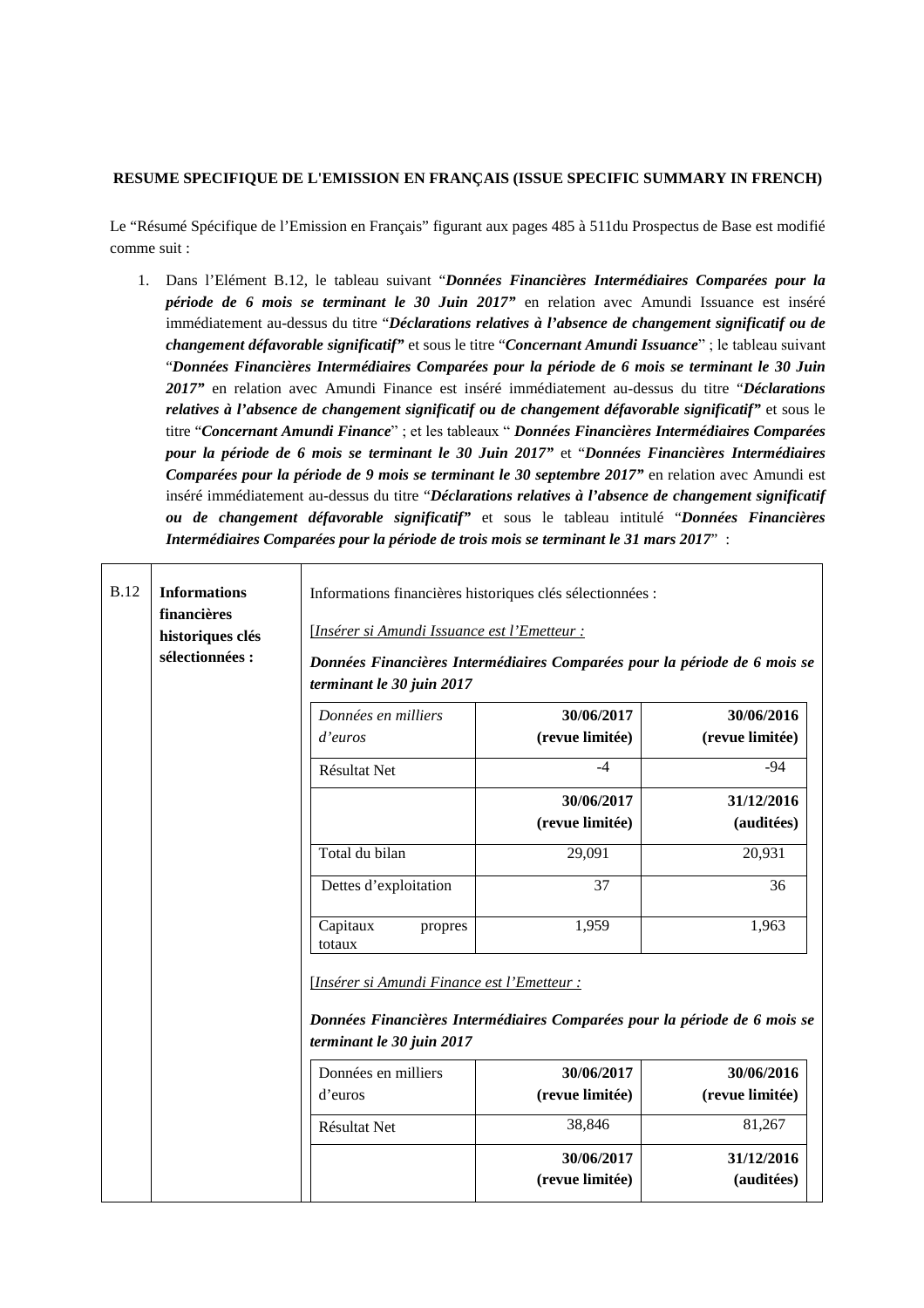| Total du bilan                                                                             | 2,270,384                                                                 | 1,642,887                        |
|--------------------------------------------------------------------------------------------|---------------------------------------------------------------------------|----------------------------------|
| Dettes d'exploitation                                                                      | 1,169,636                                                                 | 835,844                          |
| Capitaux<br>propres<br>totaux                                                              | 542,021                                                                   | 503,175                          |
| [Insérer si Amundi est l'Emetteur /le Garant :                                             |                                                                           |                                  |
| terminant le 30 juin 2017                                                                  | Données Financières Intermédiaires Comparées pour la période de 6 mois se |                                  |
| Données<br>en<br>d'euros                                                                   | millions<br>30/06/2017<br>(revue limitée)                                 | 31/12/2016<br>(auditées)         |
| Total du bilan                                                                             | 16,616                                                                    | 13,918                           |
| Total dettes                                                                               | 8,746                                                                     | 7,273                            |
| Capitaux propres (Part du<br>Groupe)                                                       | 7,870                                                                     | 6,644                            |
| Données<br>en                                                                              | millions<br>6M 2017                                                       | 6M 2016                          |
| d'euros                                                                                    | (revue limitée)                                                           | (revue limitée)                  |
| Revenue net                                                                                | 910                                                                       | 838                              |
| Résultat<br>d'Exploitation                                                                 | <b>Brut</b><br>424                                                        | 403                              |
| Résultat Net - Part du<br>Groupe                                                           | 288                                                                       | 278                              |
| Encours sous gestion y.c.<br>Joint-Ventures                                                | 1,121<br>(en                                                              | 1,004                            |
| milliards d'euros)<br>Collecte Nette y.c. Joint-<br>Ventures<br>(en milliards)<br>d'euros) | $+28.8$                                                                   | $+16.8$                          |
| terminant le 30 septembre 2017                                                             | Données Financières Intermédiaires Comparées pour la période de 9 mois se |                                  |
| Données<br>en<br>d'euros                                                                   | $9M 2017^{10}$<br>millions<br>(non auditées)                              | $9M 2016^{10}$<br>(non auditées) |
| Revenue net <sup>11</sup>                                                                  | 1,971                                                                     | 1,860                            |
|                                                                                            |                                                                           | 832                              |

<sup>&</sup>lt;sup>10</sup> Données combinée en 2016 et 2017 : 9 mois Amundi et 9 mois Pioneer

<sup>&</sup>lt;sup>11</sup> Hors amortissement des contrats de distribution (Unicredit, SG et Bawag)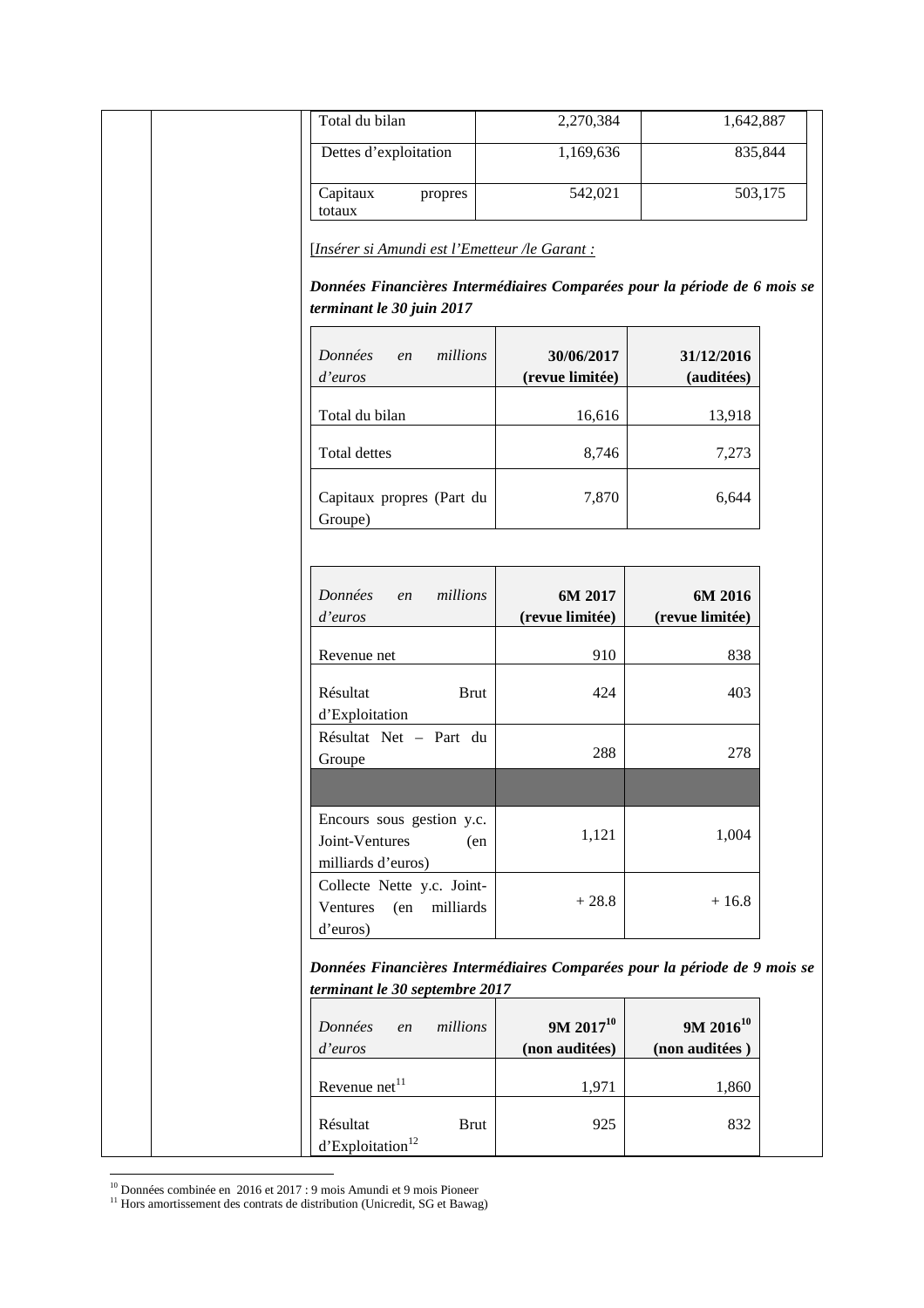| Résultat Net - Part du<br>Groupe                                      | 591     | 576     |  |
|-----------------------------------------------------------------------|---------|---------|--|
|                                                                       |         |         |  |
| Encours sous gestion y.c.<br>Joint-Ventures (en<br>milliards d'euros) | 1,400   | 1,297   |  |
| Collecte Nette y.c. Joint-<br>Ventures (en milliards<br>d'euros)      | $+57.5$ | $+38.8$ |  |

2. Dans l'Elément B.12, les paragraphes "*Déclarations relatives à l'absence de changement significatif ou de changement défavorable significatif"* en relation avec Amundi Issuance, Amundi Finance et Amundi sont supprimés et remplacés comme suit :

| <b>B.12</b> | <b>Informations</b><br>financières<br>historiques clés<br>sélectionnées : | [Insérer si Amundi Issuance est l'Emetteur :<br>Déclarations relatives à l'absence de changement significatif ou de<br>changement défavorable significatif                        |
|-------------|---------------------------------------------------------------------------|-----------------------------------------------------------------------------------------------------------------------------------------------------------------------------------|
|             |                                                                           | [Il ne s'est produit aucun changement significatif dans la situation financière ou<br>commerciale d'Amundi Issuance depuis le [30 juin 2017].                                     |
|             |                                                                           | Il ne s'est produit aucun changement défavorable significatif dans les<br>perspectives d'Amundi Issuance depuis la date de ses derniers états financiers<br>vérifiés et publiés.] |
|             |                                                                           | [Insérer si Amundi Finance est l'Emetteur :                                                                                                                                       |
|             |                                                                           | Déclarations relatives à l'absence de changement significatif ou de<br>changement défavorable significatif                                                                        |
|             |                                                                           | [Il ne s'est produit aucun changement significatif dans la situation financière ou<br>commerciale d'Amundi Finance depuis le [30 juin 2017].                                      |
|             |                                                                           | Il ne s'est produit aucun changement défavorable significatif dans les<br>perspectives d'Amundi Finance depuis la date de ses derniers états financiers<br>vérifiés et publiés.]  |
|             |                                                                           | [Insérer si Amundi est l'Emetteur / le Garant:                                                                                                                                    |
|             |                                                                           | Déclarations relatives à l'absence de changement significatif ou de<br>changement défavorable significatif                                                                        |
|             |                                                                           | [Il ne s'est produit aucun changement significatif dans la situation financière ou<br>commerciale d'Amundi depuis le [30 septembre 2017].                                         |
|             |                                                                           | Il ne s'est produit aucun changement défavorable significatif dans les<br>perspectives d'Amundi depuis la date de ses derniers états financiers vérifiés et                       |

 $12$  Hors amortissement des contrats de distribution (Unicredit, SG et Bawag) et hors coûts d'intégration Pioneer

l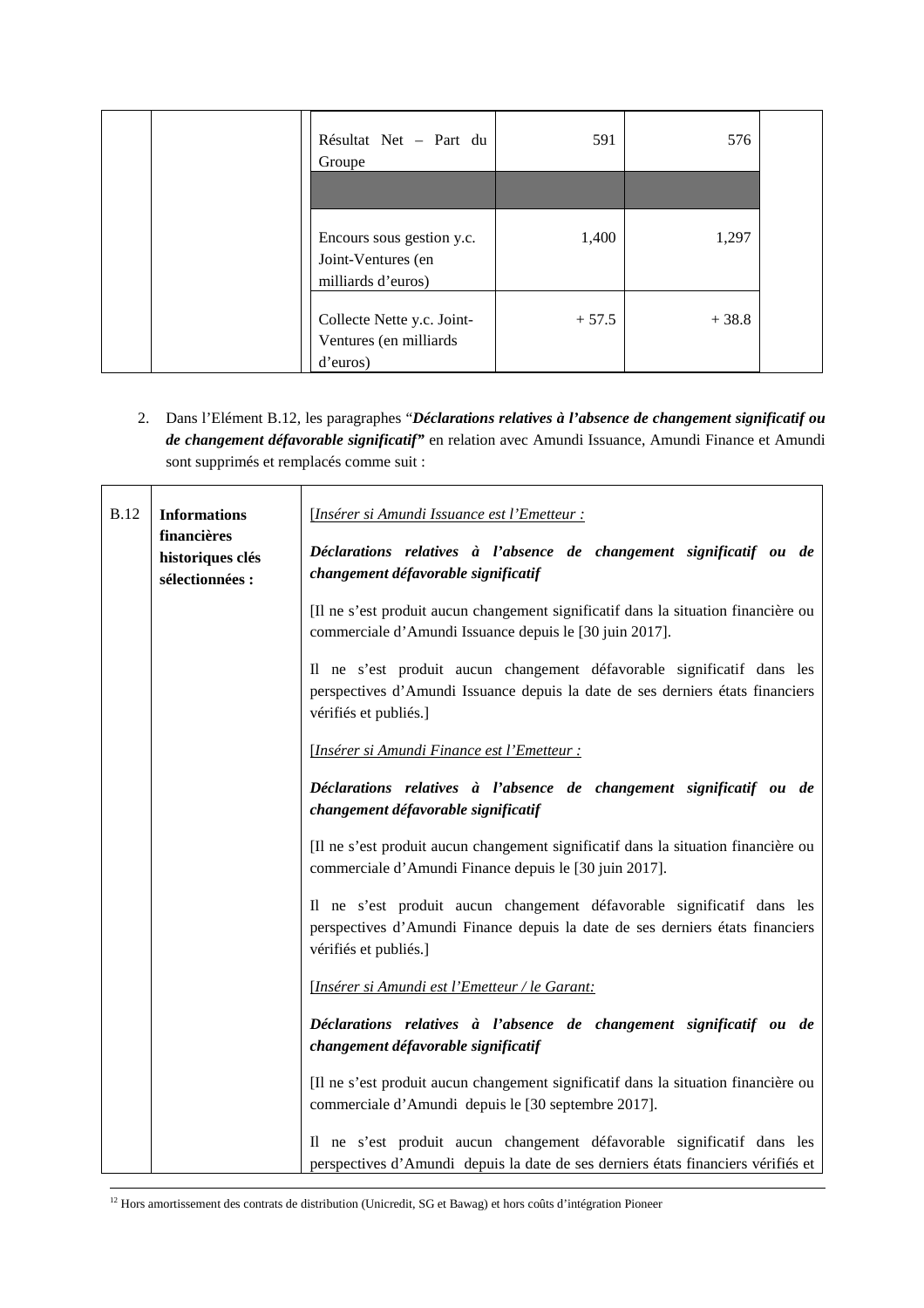3. L'Elément B.13 est supprimé et remplacé comme suit :

| <b>B.13</b> | <b>Evénements</b><br>impactant la<br>solvabilité des<br><b>Emetteurs:</b> | [Insérer si Amundi Issuance est l'Emetteur :<br>[Sans objet. Il ne s'est produit aucun évènement récent qui présente un intérêt<br>significatif pour l'évaluation de la solvabilité d'Amundi Issuance depuis le [30 juin<br>2017].] |
|-------------|---------------------------------------------------------------------------|-------------------------------------------------------------------------------------------------------------------------------------------------------------------------------------------------------------------------------------|
|             |                                                                           | [Insérer si Amundi Finance est l'Emetteur :<br>[Sans objet. Il ne s'est produit aucun évènement récent qui présente un intérêt<br>significatif pour l'évaluation de la solvabilité d'Amundi Finance depuis le [30 juin<br>2017].]   |
|             |                                                                           | [Insérer si Amundi est l'Emetteur / le Garant :<br>[Sans objet. Il ne s'est produit aucun évènement récent qui présente un intérêt<br>significatif pour l'évaluation de la solvabilité d'Amundi depuis le [30 septembre<br>2017].]  |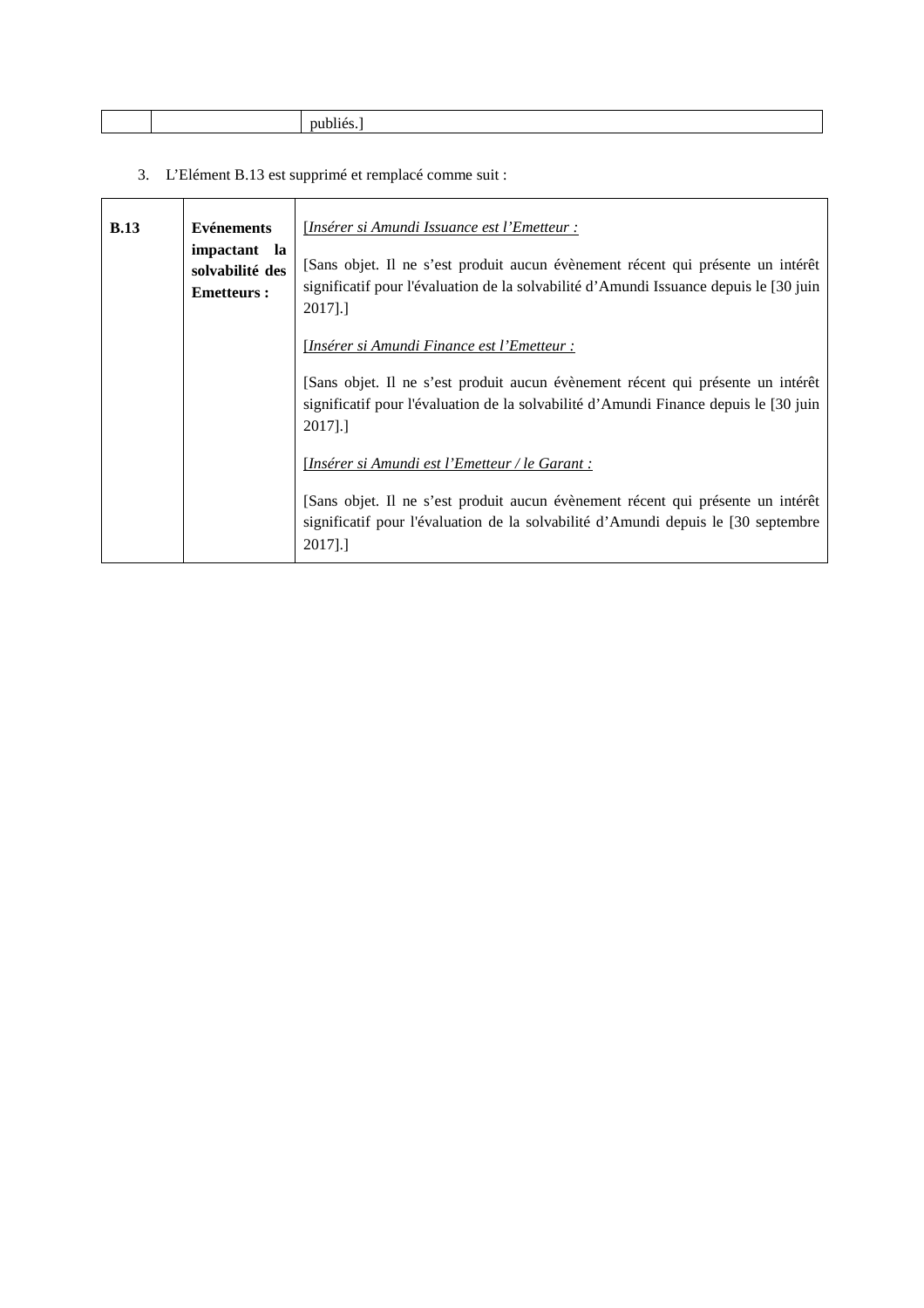### **GENERAL INFORMATION**

The paragraph "*Significant Change*" of the Section "*General Information*" under the heading 6 on page 578 of the Base Prospectus is amended and restated as follows:

### **6. Significant Change**

Unless otherwise specified in the section "Recent Events", there has been no significant change in the financial or trading position of Amundi Issuance since 30 June 2017.

Unless otherwise specified in the section "Recent Events", there has been no significant change in the financial or trading position of Amundi Finance since 30 June 2017.

Unless otherwise specified in the section "Recent Events", there has been no significant change in the financial or trading position of Amundi since 30 September 2017.